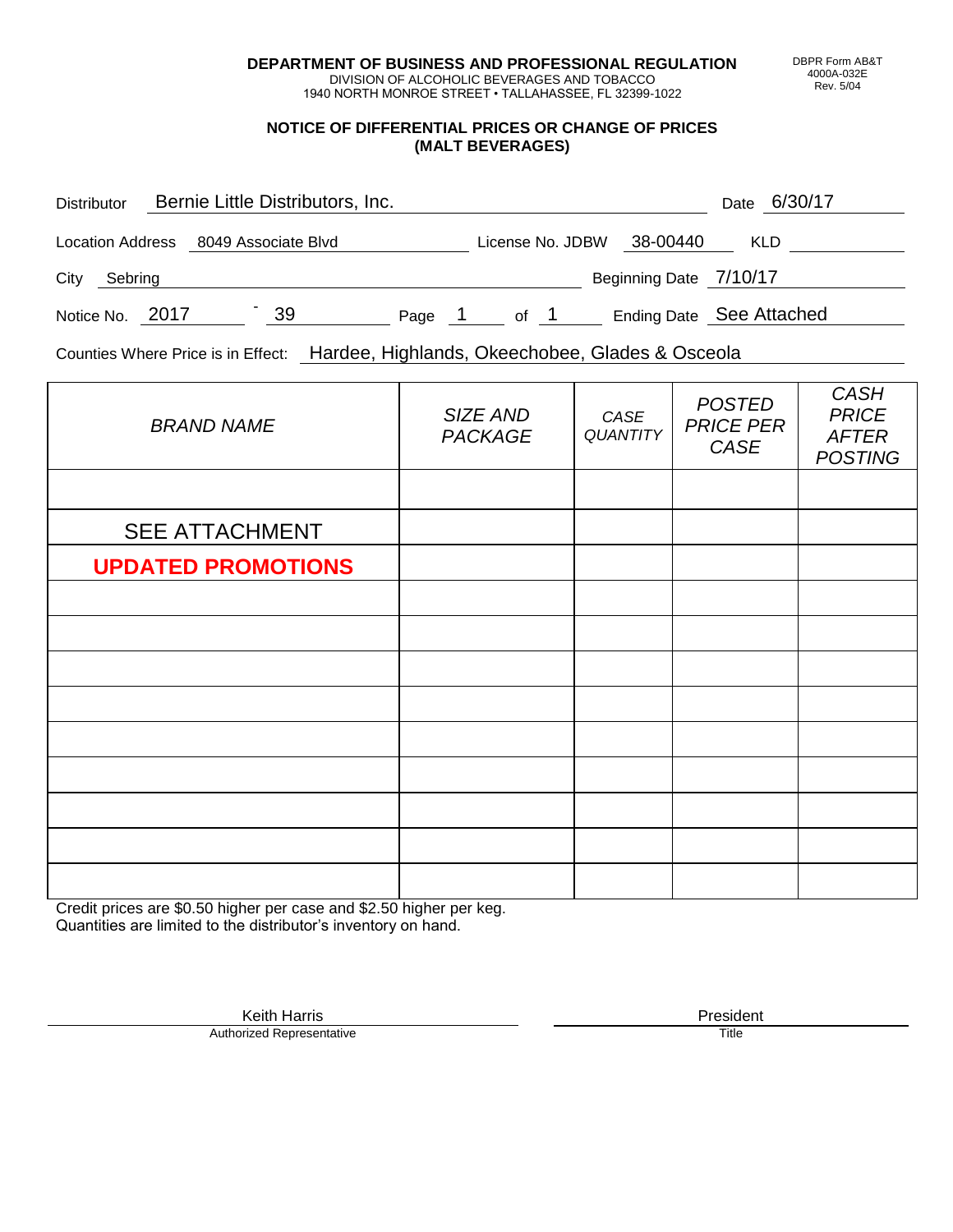|                                                                 |                                    |                      |                      | Posted         | Frontline      |                |            |         |
|-----------------------------------------------------------------|------------------------------------|----------------------|----------------------|----------------|----------------|----------------|------------|---------|
| <b>Brands</b>                                                   | Package                            | Start                | <b>Stop</b>          | Price          | Price          | Qty            | Premise    | Comment |
| Bud, Bud Lt                                                     | 24/8oz Can<br>24/8oz Can           | 06/26/17             | 08/06/17             | 12.30          | 13.25          | $5 - 19$       | Off        |         |
| Bud, Bud Lt                                                     |                                    | 06/26/17             | 08/06/17             | 11.40          | 13.25          | $20+$          | Off        |         |
| Bud & Bud Lt                                                    | 24/8oz Can 2/12                    | 06/26/17             | 08/06/17             | 13.10          | 13.60          | $5-19$         | Off        |         |
| Bud & Bud Lt                                                    | 24/8oz Can 2/12                    | 06/26/17             | 08/06/17             | 12.20          | 13.60          | $20+$          | Off        |         |
| Michelob Ultra                                                  | 24/8oz Can 2/12                    | 06/26/17             | 08/06/17             | 13.50          | 14.45          | $5-19$         | Off        |         |
| Michelob Ultra                                                  | 24/8oz Can 2/12                    | 06/26/17             | 08/06/17             | 12.20          | 14.45          | $20+$          | Off        |         |
| Michelob Ultra                                                  | 24/8oz Can                         | 06/26/17             | 08/06/17             | 12.70          | 14.35          | $5-19$         | Off        |         |
| Michelob Ultra                                                  | 24/8oz Can                         | 06/26/17             | 08/06/17             | 11.40          | 14.35          | $20+$          | Off        |         |
| Brands & Packages above may be mixed and matched to achieve qty |                                    |                      |                      |                |                |                |            |         |
| Bud, Bud Lt                                                     | 24/8oz Can                         | 08/07/17             | 08/20/17             | 12.30          | 13.25          | $5-19$         | Off        |         |
| Bud, Bud Lt                                                     | 24/8oz Can                         | 08/07/17             | 08/20/17             | 11.40          | 13.25          | $20+$          | Off        |         |
| Bud & Bud Lt                                                    | 24/8oz Can 2/12                    | 08/07/17             | 08/20/17             | 13.10          | 13.60          | $5-9$          | Off        |         |
| Bud & Bud Lt                                                    | 24/8oz Can 2/12                    | 08/07/17             | 08/20/17             | 11.70          | 13.60          | $10+$          | Off        |         |
|                                                                 |                                    |                      |                      |                |                |                |            |         |
| Michelob Ultra<br>Michelob Ultra                                | 24/8oz Can 2/12<br>24/8oz Can 2/12 | 08/07/17<br>08/07/17 | 08/20/17<br>08/20/17 | 13.50<br>11.70 | 14.45<br>14.45 | $5-9$<br>$10+$ | Off<br>Off |         |
|                                                                 |                                    |                      |                      |                |                |                |            |         |
| Michelob Ultra                                                  | 24/8oz Can                         | 08/07/17             | 08/20/17             | 12.70          | 14.35          | $5-19$         | Off        |         |
| Michelob Ultra                                                  | 24/8oz Can                         | 08/07/17             | 08/20/17             | 11.40          | 14.35          | $20+$          | Off        |         |
| Brands & Packages above may be mixed and matched to achieve qty |                                    |                      |                      |                |                |                |            |         |
| Bud, Bud Lt                                                     | 24/8oz Can                         | 08/21/17             | 10/01/17             | 12.30          | 13.25          | $5-19$         | Off        |         |
| Bud, Bud Lt                                                     | 24/8oz Can                         | 08/21/17             | 10/01/17             | 11.40          | 13.25          | $20+$          | Off        |         |
| Bud & Bud Lt                                                    | 24/8oz Can 2/12                    | 08/21/17             | 10/01/17             | 13.10          | 13.60          | $5-19$         | Off        |         |
| Bud & Bud Lt                                                    | 24/8oz Can 2/12                    | 08/21/17             | 10/01/17             | 12.20          | 13.60          | $20+$          | Off        |         |
| Michelob Ultra                                                  | 24/8oz Can 2/12                    | 08/21/17             | 10/01/17             | 13.50          | 14.45          | $5-19$         | Off        |         |
| Michelob Ultra                                                  | 24/8oz Can 2/12                    | 08/21/17             | 10/01/17             | 12.20          | 14.45          | $20+$          | Off        |         |
| Michelob Ultra                                                  | 24/8oz Can                         | 08/21/17             | 10/01/17             | 12.70          | 14.35          | $5-19$         | Off        |         |
| Michelob Ultra                                                  | 24/8oz Can                         | 08/21/17             | 10/01/17             | 11.40          | 14.35          | $20+$          | Off        |         |
| Brands & Packages above may be mixed and matched to achieve qty |                                    |                      |                      |                |                |                |            |         |
| Bud, Bud Lt, Select, Select 55                                  | 24/12oz Can/LNR 4/6                | 06/26/17             | 07/02/17             | 21.60          | 23.80          | $10+$          | Off        |         |
|                                                                 |                                    |                      |                      |                |                |                |            |         |
| Michelob, Michelob Lt, Michelob Amberbock                       | 24/12oz LNNR 4/6                   | 06/26/17             | 07/02/17             | 21.60          | 24.55          | $10+$          | Off        |         |
| Brands & Packages above may be mixed and matched to achieve qty |                                    |                      |                      |                |                |                |            |         |
| <b>Land Shark</b>                                               | 24/12oz LNNR 4/6                   | 06/26/17             | 07/02/17             | 15.85          | 24.55          | $10+$          | Off        |         |
| Bud, Bud Lt, Select, Select 55                                  | 24/12oz Can/LNR 4/6                | 07/03/17             | 09/30/17             | 21.60          | 23.80          | $10+$          | Off        |         |
|                                                                 |                                    |                      |                      |                |                |                |            |         |
| Michelob, Michelob Lt, Michelob Amberbock                       | 24/12oz LNNR 4/6                   | 07/03/17             | 09/30/17             | 21.60          | 24.55          | $10+$          | Off        |         |
| Land Shark                                                      | 24/12oz LNNR 4/6                   | 07/03/17             | 09/30/17             | 21.60          | 24.55          | 10-111         | Off        |         |
| Land Shark                                                      | 24/12oz LNNR 4/6                   | 07/03/17             | 09/30/17             | 20.25          | 24.55          | $112+$         | Off        |         |
| Brands & Packages above may be mixed and matched to achieve qty |                                    |                      |                      |                |                |                |            |         |
| Bud, Bud Lt                                                     | 24/16oz Can 6/4                    | 09/12/16             | 09/30/17             | 22.65          | 25.65          | $5+$           | On & Off   |         |
| Brands & Packages above may be mixed and matched to achieve qty |                                    |                      |                      |                |                |                |            |         |
|                                                                 |                                    |                      |                      |                |                |                |            |         |
| Bud, Bud Lt                                                     | 24/16oz Can 3/8                    | 07/10/17             | 07/23/17             | 19.45          | 25.20          | $25+$          | Off        |         |
| Michelob Ultra                                                  | 24/16oz Can 3/8                    | 07/10/17             | 07/23/17             | 19.45          | 27.10          | $25+$          | Off        |         |
| Brands & Packages above may be mixed and matched to achieve qty |                                    |                      |                      |                |                |                |            |         |
| Bud, Bud Lt                                                     | 24/16oz Can 3/8                    | 09/04/17             | 09/17/17             | 19.45          | 25.20          | $25+$          | Off        |         |
|                                                                 |                                    |                      |                      |                |                |                |            |         |
| Michelob Ultra                                                  | 24/16oz Can 3/8                    | 09/04/17             | 09/17/17             | 19.45          | 27.10          | $25+$          | Off        |         |
| Brands & Packages above may be mixed and matched to achieve qty |                                    |                      |                      |                |                |                |            |         |
| Bud, Bud Lt                                                     | 24/16oz Can                        | 09/12/16             | 09/30/17             | 20.90          | 27.60          | $30+$          | Off        |         |
| Brands & Packages above may be mixed and matched to achieve qty |                                    |                      |                      |                |                |                |            |         |
|                                                                 |                                    |                      |                      |                |                |                |            |         |
| Bud, Bud Lt, Select & Select 55                                 | 18pk/12oz Can & LNNR               | 09/12/16             | 09/30/17             | 14.80          | 16.90          | $20+$          | Off        |         |
| Brands & Packages above may be mixed and matched to achieve qty |                                    |                      |                      |                |                |                |            |         |
| Bud, Bud Lt, Select & Select 55                                 | 24/12oz LNNR 2/12                  | 09/12/16             | 09/30/17             | 21.55          | 22.50          | $10+$          | On         |         |
| Brands & Packages above may be mixed and matched to achieve qty |                                    |                      |                      |                |                |                |            |         |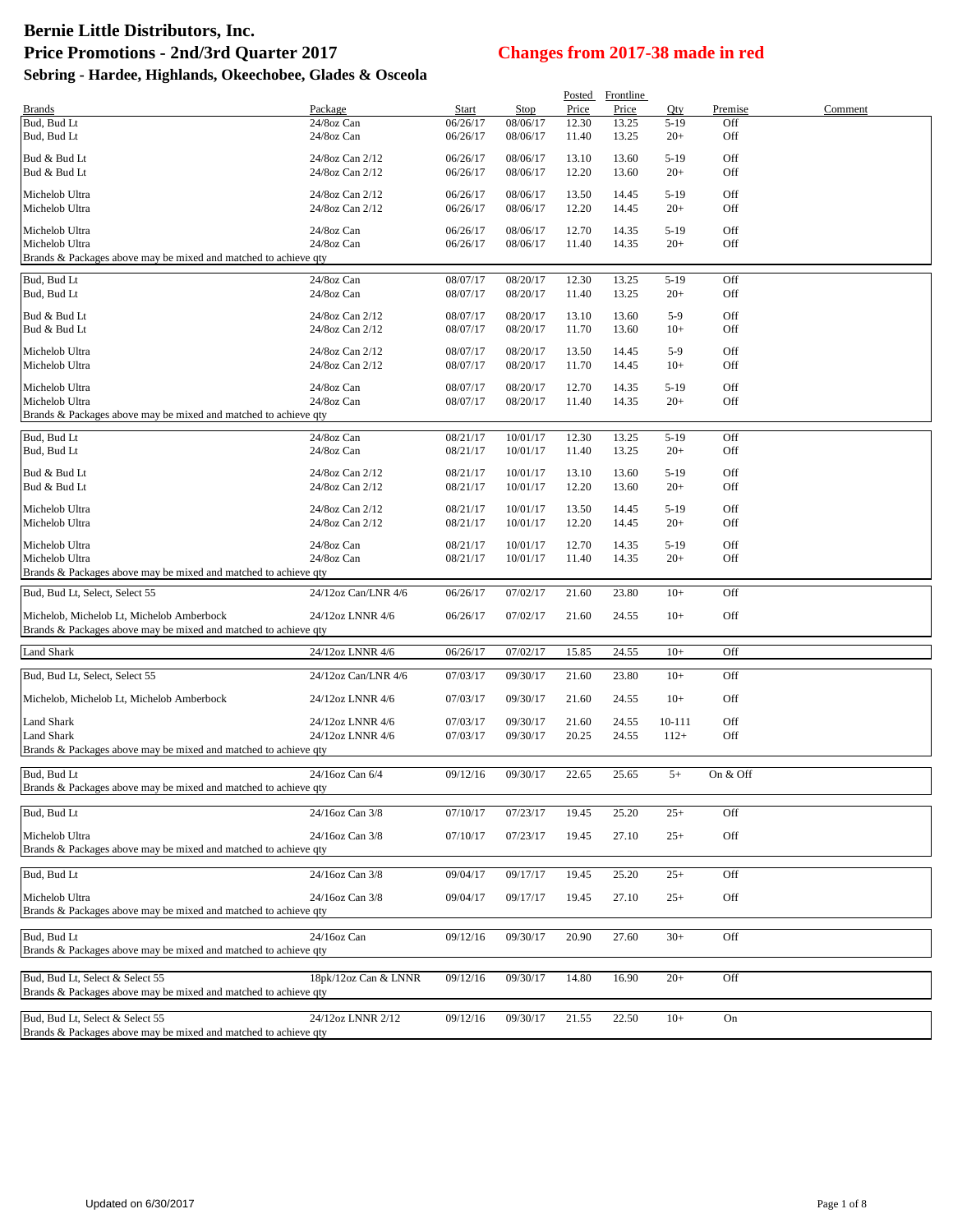# **Bernie Little Distributors, Inc. Price Promotions - 2nd/3rd Quarter 2017 Changes from 2017-38 made in red**

### **Sebring - Hardee, Highlands, Okeechobee, Glades & Osceola**

|                                                                                                    |                                          |                      |                      |                | Posted Frontline |                    |            |         |
|----------------------------------------------------------------------------------------------------|------------------------------------------|----------------------|----------------------|----------------|------------------|--------------------|------------|---------|
| <b>Brands</b>                                                                                      | Package                                  | Start                | <b>Stop</b>          | Price          | Price            | Qty                | Premise    | Comment |
| Bud, Bud Lt, Select & Select 55                                                                    | 24/12oz Can & LNNR 2/12                  | 06/22/17             | 07/04/17             | 21.55          | 22.50            | 10-49              | Off        |         |
| Bud, Bud Lt, Select & Select 55                                                                    | 24/12oz Can & LNNR 2/12                  | 06/22/17             | 07/04/17             | 17.80          | 22.50            | $50+$              | Off        |         |
| Bud, Bud Lt                                                                                        | 24/16oz CALNR 3/8                        | 06/22/17             | 07/04/17             | 25.45          | 27.60            | $1+$               | Off        |         |
| Mich, Mic Lt, Ultra, Ultra Amber, Amberbock & Ultra Lime<br>Cactus                                 | 24/12oz Can/LNNR 2/12                    | 06/22/17             | 07/04/17             | 23.90          | 24.85            | 5-49               | Off        |         |
| Mich, Mic Lt, Ultra, Ultra Amber, Amberbock & Ultra Lime                                           |                                          |                      |                      |                |                  |                    |            |         |
| Cactus                                                                                             | 24/12oz Can/LNNR 2/12                    | 06/22/17             | 07/04/17             | 17.80          | 24.85            | $50+$              | Off        |         |
| Michelob Ultra<br>Brands & Packages above may be mixed and matched to achieve qty                  | 24/16oz CALNR 3/8                        | 06/22/17             | 07/04/17             | 35.85          | 37.25            | $5+$               | Off        |         |
|                                                                                                    |                                          |                      |                      |                |                  |                    |            |         |
| Bud, Bud Lt, Select & Select 55<br>Brands & Packages above may be mixed and matched to achieve qty | 24/12oz Can & LNNR 2/12                  | 07/05/17             | 09/30/17             | 21.55          | 22.50            | $10+$              | Off        |         |
| Bud, Bud Lt, Select & Select 55                                                                    | 24/12oz Can                              | 09/12/16             | 06/25/17             | 20.75          | 22.60            | 10-44              | Off        |         |
| Bud, Bud Lt, Select & Select 55                                                                    | $24/12$ oz Can                           | 09/12/16             | 06/25/17             | 19.75          | 22.60            | $45+$              | Off        |         |
| Bud, Bud Lt,                                                                                       | 24/12oz LNNR                             | 09/12/16             | 06/25/17             | 20.75          | 22.60            | 10-44              | Off        |         |
| Bud, Bud Lt,                                                                                       | 24/12oz LNNR                             | 09/12/16             | 06/25/17             | 19.75          | 22.60            | $45+$              | Off        |         |
| <b>Bud Light Lime</b>                                                                              | 24/12oz LNNR/Can                         | 09/12/16             | 09/30/17             | 22.20          | 24.10            | 10-44              | Off        |         |
| <b>Bud Light Lime</b>                                                                              | 24/12oz LNNR/Can                         | 09/12/16             | 09/30/17             | 19.75          | 24.10            | $45+$              | Off        |         |
|                                                                                                    |                                          |                      |                      |                |                  |                    |            |         |
| Michelob Ultra                                                                                     | 24/12oz Can & LNNR                       | 09/12/16             | 09/30/17             | 22.20          | 24.10            | 10-44              | Off        |         |
| Michelob Ultra                                                                                     | 24/12oz Can & LNNR                       | 09/12/16             | 09/30/17             | 20.70          | 24.10            | $45+$              | Off        |         |
| Brands & Packages above may be mixed and matched to achieve qty                                    |                                          |                      |                      |                |                  |                    |            |         |
| Bud, Bud Lt, Select & Select 55                                                                    | $24/12$ oz Can                           | 06/26/17             | 07/02/17             | 17.75          | 22.60            | $1+$               | Off        |         |
| Bud, Bud Lt,                                                                                       | 24/12oz LNNR                             | 06/26/17             | 07/02/17             | 17.75          | 22.60            | $1+$               | Off        |         |
|                                                                                                    |                                          |                      |                      |                |                  |                    |            |         |
| <b>Bud Light Lime</b>                                                                              | 24/12oz LNNR/Can                         | 09/12/16             | 07/02/17             | 22.20          | 24.10            | 10-44              | Off        |         |
| <b>Bud Light Lime</b>                                                                              | 24/12oz LNNR/Can                         | 09/12/16             | 07/02/17             | 19.75          | 24.10            | $45+$              | Off        |         |
|                                                                                                    |                                          |                      |                      |                |                  |                    |            |         |
| Michelob Ultra                                                                                     | 24/12oz Can & LNNR                       | 09/12/16             | 07/02/17             | 22.20          | 24.10            | 10-44              | Off        |         |
| Michelob Ultra<br>Brands & Packages above may be mixed and matched to achieve qty                  | 24/12oz Can & LNNR                       | 09/12/16             | 07/02/17             | 20.70          | 24.10            | $45+$              | Off        |         |
|                                                                                                    |                                          |                      |                      |                |                  |                    |            |         |
| Bud, Bud Lt, Select & Select 55                                                                    | 24/12oz Can                              | 07/03/17             | 09/03/17             | 20.75          | 22.60            | $10 - 44$          | Off        |         |
| Bud, Bud Lt, Select & Select 55                                                                    | 24/12oz Can                              | 07/03/17             | 09/03/17             | 19.75          | 22.60            | $45 - 97$          | Off        |         |
| Bud, Bud Lt, Select & Select 55                                                                    | $24/12$ oz Can                           | 07/03/17             | 09/03/17             | 17.75          | 22.60            | $98+$              | Off        |         |
|                                                                                                    |                                          |                      |                      |                |                  |                    |            |         |
| Bud, Bud Lt,                                                                                       | 24/12oz LNNR                             | 07/03/17             | 09/03/17<br>09/03/17 | 20.75          | 22.60            | 10-44              | Off        |         |
| Bud, Bud Lt,<br>Bud, Bud Lt,                                                                       | 24/12oz LNNR<br>24/12oz LNNR             | 07/03/17<br>07/03/17 | 09/03/17             | 19.75<br>17.75 | 22.60<br>22.60   | $45 - 97$<br>$98+$ | Off<br>Off |         |
|                                                                                                    |                                          |                      |                      |                |                  |                    |            |         |
| <b>Bud Light Lime</b>                                                                              | 24/12oz LNNR/Can                         | 07/03/17             | 09/03/17             | 22.20          | 24.10            | 10-44              | Off        |         |
| <b>Bud Light Lime</b>                                                                              | 24/12oz LNNR/Can                         | 07/03/17             | 09/03/17             | 19.75          | 24.10            | $45+$              | Off        |         |
|                                                                                                    |                                          |                      |                      |                |                  |                    |            |         |
| Michelob Ultra<br>Michelob Ultra                                                                   | 24/12oz Can & LNNR<br>24/12oz Can & LNNR | 07/03/17<br>07/03/17 | 09/03/17<br>09/03/17 | 22.20<br>20.70 | 24.10<br>24.10   | 10-44<br>$45+$     | Off<br>Off |         |
| Brands & Packages above may be mixed and matched to achieve qty                                    |                                          |                      |                      |                |                  |                    |            |         |
|                                                                                                    |                                          |                      |                      |                |                  |                    |            |         |
| Bud, Bud Lt, Select & Select 55                                                                    | 24/12oz Can                              | 09/04/17             | 09/30/17             | 20.75          | 22.60            | 10-44              | Off        |         |
| Bud, Bud Lt, Select & Select 55                                                                    | 24/12oz Can                              | 09/04/17             | 09/30/17             | 19.75          | 22.60            | $45+$              | Off        |         |
|                                                                                                    |                                          |                      |                      |                |                  |                    |            |         |
| Bud, Bud Lt,<br>Bud, Bud Lt,                                                                       | 24/12oz LNNR<br>24/12oz LNNR             | 09/04/17<br>09/04/17 | 09/30/17<br>09/30/17 | 20.75<br>19.75 | 22.60<br>22.60   | 10-44<br>$45+$     | Off<br>Off |         |
|                                                                                                    |                                          |                      |                      |                |                  |                    |            |         |
| <b>Bud Light Lime</b>                                                                              | 24/12oz LNNR/Can                         | 09/04/17             | 09/30/17             | 22.20          | 24.10            | 10-44              | Off        |         |
| <b>Bud Light Lime</b>                                                                              | 24/12oz LNNR/Can                         | 09/04/17             | 09/30/17             | 19.75          | 24.10            | $45+$              | Off        |         |
|                                                                                                    |                                          |                      |                      |                |                  |                    |            |         |
| Michelob Ultra                                                                                     | 24/12oz Can & LNNR                       | 09/04/17             | 09/30/17             | 22.20          | 24.10            | 10-44              | Off        |         |
| Michelob Ultra<br>Brands & Packages above may be mixed and matched to achieve qty                  | 24/12oz Can & LNNR                       | 09/04/17             | 09/30/17             | 20.70          | 24.10            | $45+$              | Off        |         |
|                                                                                                    |                                          |                      |                      |                |                  |                    |            |         |
| Bud, Bud Lt                                                                                        | 24/16oz CALNR                            | 09/12/16             | 09/30/17             | 24.85          | 28.50            | $98+$              | Off        |         |
| Brands & Packages above may be mixed and matched to achieve qty                                    |                                          |                      |                      |                |                  |                    |            |         |
|                                                                                                    |                                          |                      |                      |                |                  |                    |            |         |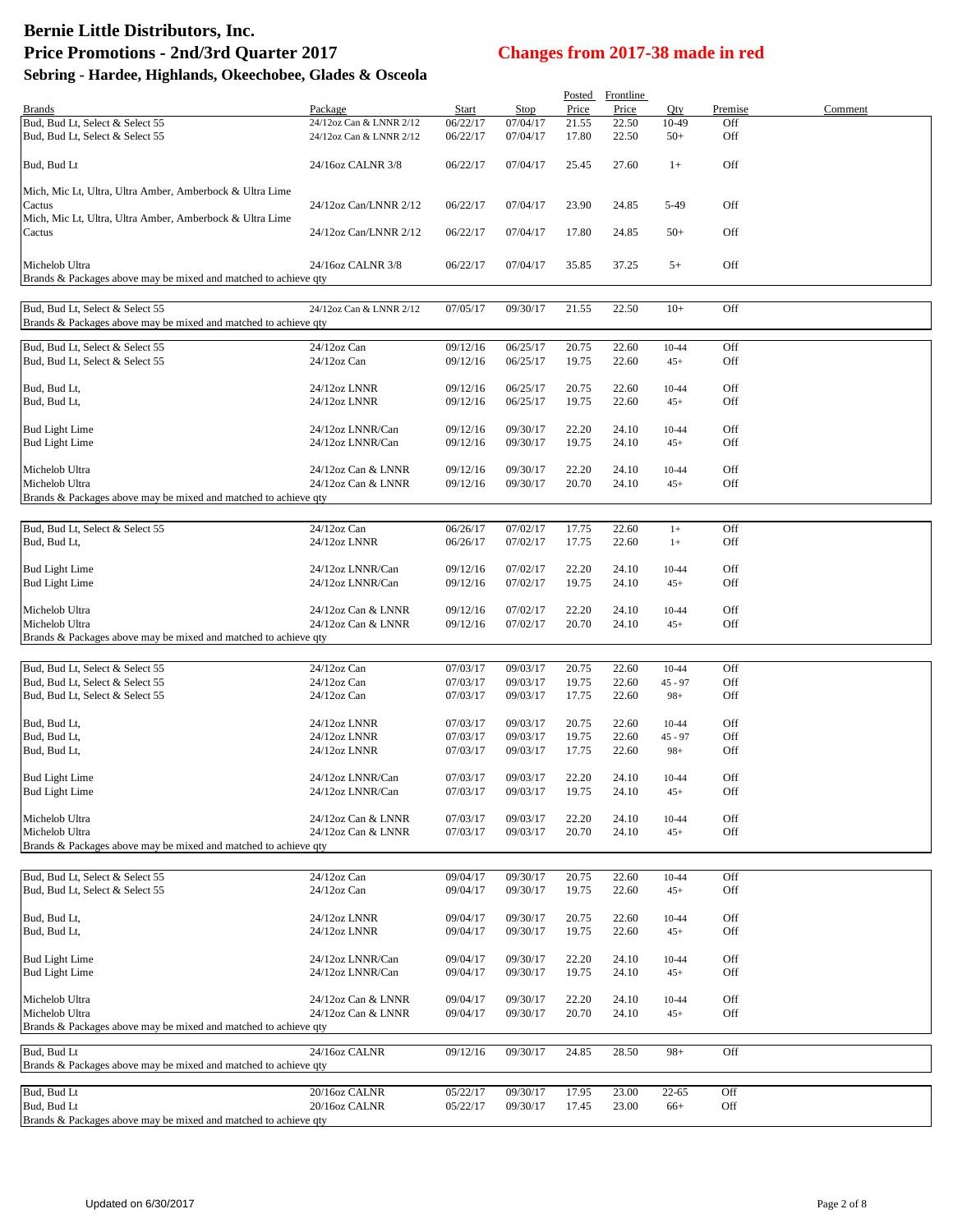## **Bernie Little Distributors, Inc. Price Promotions - 2nd/3rd Quarter 2017 Changes from 2017-38 made in red**

## **Sebring - Hardee, Highlands, Okeechobee, Glades & Osceola**

| Brands<br>Package<br>Stop<br>Qty<br>Premise<br>Start<br>Bud, Bud Light<br>24/16oz ALNR/CALNR<br>04/03/17<br>09/30/17<br>21.55<br>28.50<br>$144+$<br>On<br>Bud, Bud Light Sports/Holiday CALNR<br>24/16oz CALNR<br>04/03/17<br>28.50<br>On<br>09/30/17<br>21.55<br>$144+$<br>Brands & Packages above may be mixed and matched to achieve qty<br>Oculto<br>09/30/17<br>Off<br>09/12/16<br>26.65<br>29.90<br>$20+$<br>24/12oz LNNR 2/12<br>Michelob Ultra & Light<br>18/12oz LNNR/Cans<br>05/29/17<br>07/30/17<br>16.95<br>18.45<br>$5 - 59$<br>Off<br>Off<br>Michelob Ultra & Light<br>18/12oz LNNR/Cans<br>05/29/17<br>07/30/17<br>15.85<br>18.45<br>$60+$<br>Off<br>BL Lime, Platinum, Black Crown<br>18/12oz LNNR/Cans<br>05/29/17<br>07/30/17<br>14.99<br>18.45<br>$1+$<br>Brands & Packages above may be mixed and matched to achieve qty<br>18/12oz LNNR/Cans<br>07/31/17<br>09/30/17<br>16.95<br>18.45<br>$5 - 59$<br>Off<br>07/31/17<br>BL Lime, Platinum, Black Crown, Mich Lt & Ultra<br>18/12oz LNNR/Cans<br>09/30/17<br>15.85<br>18.45<br>$60+$<br>Off<br>Brands & Packages above may be mixed and matched to achieve qty<br>Mich, Mic Lt, Ultra, Ultra Amber, Amberbock & Ultra Lime<br>Off<br>Cactus<br>24/12oz Can/LNNR 2/12<br>07/05/17<br>09/30/17<br>23.90<br>24.85<br>$5+$<br>Michelob Ultra<br>24/16oz CALNR 3/8<br>$5+$<br>07/05/17<br>09/30/17<br>35.85<br>37.25<br>Off<br>Brands & Packages above may be mixed and matched to achieve qty<br>24/12oz LNNR 2/12<br>09/12/16<br>09/30/17<br>20.45<br>24.10<br>$10+$<br>ON<br>09/12/16<br>09/30/17<br>20.45<br>24.10<br>$10+$<br>ON<br>BL Lime, Platinum & Landshark<br>24/12oz Cans 2/12<br>Brands & Packages above may be mixed and matched to achieve qty<br>23.15<br>Off<br>24/12oz Cans/LNNR 2/12<br>06/26/17<br>07/04/17<br>24.10<br>$1+$<br>BLL Rita Family (Lime, Straw, Mango, Raz, Orange, Grape, Peach &<br>Off<br>06/26/17<br>07/04/17<br>23.15<br>24.10<br>$1-6$<br>24/8oz Can 2/12<br>Seasonal)<br>BLL Rita Family (Lime, Straw, Mango, Raz, Orange, Grape, Peach &<br>Off<br>06/26/17<br>07/04/17<br>21.30<br>24.10<br>$7 - 26$<br>24/8oz Can 2/12<br>Seasonal)<br>BLL Rita Family (Lime, Straw, Mango, Raz, Orange, Grape, Peach &<br>24/8oz Can 2/12<br>06/26/17<br>07/04/17<br>13.70<br>24.10<br>$27+$<br>Off<br>Seasonal)<br>Brands & Packages above may be mixed and matched to achieve qty<br>BL Lime, Platinum & Black Crown<br>24/12oz Cans/LNNR 2/12<br>07/05/17<br>09/30/17<br>23.15<br>24.10<br>Off<br>$1+$<br>BLL Rita Family (Lime, Straw, Mango, Raz, Orange, Grape, Peach &<br>Off<br>24/8oz Can 2/12<br>07/05/17<br>09/30/17<br>23.15<br>24.10<br>$1-6$<br>Seasonal)<br>BLL Rita Family (Lime, Straw, Mango, Raz, Orange, Grape, Peach &<br>Off<br>24/8oz Can 2/12<br>07/05/17<br>09/30/17<br>21.30<br>24.10<br>$7+$<br>Seasonal)<br>Brands & Packages above may be mixed and matched to achieve qty<br>05/08/17<br>07/02/17<br>21.60<br>24.55<br>$10+$<br>Off<br>24/12oz LNNR 4/6<br>Brands & Packages above may be mixed and matched to achieve qty<br>Bud Light Lime, Platinum & Black Crown<br>07/17/17<br>07/22/17<br>15.50<br>24.55<br>$10+$<br>Off<br>24/12oz LNNR 4/6<br>New<br>Brands & Packages above may be mixed and matched to achieve qty<br>Best Damn Root Beer, Cherry Cola & Cream Soda<br>24/12oz LNR 4/6<br>08/28/17<br>09/03/17<br>19.20<br>30.30<br>$15+$<br>Off<br>Brands & Packages above may be mixed and matched to achieve gtv<br><b>Spiked Seltzer Variety</b><br>07/30/17<br>24.50<br>28.50<br>$5+$<br>24/12oz Can 2/12<br>06/26/17<br>Off<br>Busch, Busch Lt, Nat Lt, Nat Ice & Rolling Rock<br>24/12oz Can S/C<br>09/30/17<br>17.00<br>15-76<br>Off<br>01/16/17<br>15.35<br>Busch, Busch Lt, Nat Lt, Nat Ice & Rolling Rock<br>24/12oz Can S/C<br>09/30/17<br>17.00<br>$77+$<br>Off<br>01/16/17<br>13.80<br>Natty Daddy<br>Off<br>24/12oz Can S/C<br>01/16/17<br>09/30/17<br>$1 - 4$<br>15.35<br>16.10<br>Natty Daddy<br>24/12oz Can S/C<br>01/16/17<br>09/30/17<br>14.35<br>16.10<br>5-76<br>Off<br><b>Natty Daddy</b><br>24/12oz Can S/C<br>01/16/17<br>09/30/17<br>13.80<br>16.10<br>$77+$<br>Off<br>Brands & Packages above may be mixed and matched to achieve qty<br>18/12oz Cans/LNNR<br><b>Busch Ice</b><br>9.35<br>12.40<br>$40+$<br>Off<br>04/17/17<br>09/30/17<br>Brands & Packages above may be mixed and matched to achieve qty<br>Bud Ice, King Cobra, Natty Daddy, Rolling Rock & High<br>Off<br>24/16oz Can 6/4<br>09/30/17<br>19.55<br>$5+$<br>Gravity<br>11/14/17<br>15.95<br>Brands & Packages above may be mixed and matched to achieve qty<br>Shock Top & Shock Top Sampler<br>24/12oz LNNR<br>09/12/16<br>09/30/17<br>19.70<br>27.75<br>Off<br>$56+$<br>Brands & Packages above may be mixed and matched to achieve qty<br>Shock Top & Shock Top Lemon<br>15/12oz Can<br>09/12/16<br>09/30/17<br>13.65<br>15.25<br>$50+$<br>Off<br>Brands & Packages above may be mixed and matched to achieve qty<br>30/12oz Can 2/15<br>09/30/17<br>25.70<br>28.90<br>$25+$<br>Off<br>Shock Top & Shock Top Lemon<br>09/12/16<br>Brands & Packages above may be mixed and matched to achieve qty |                                                           |  | Posted | Frontline |  |         |
|-----------------------------------------------------------------------------------------------------------------------------------------------------------------------------------------------------------------------------------------------------------------------------------------------------------------------------------------------------------------------------------------------------------------------------------------------------------------------------------------------------------------------------------------------------------------------------------------------------------------------------------------------------------------------------------------------------------------------------------------------------------------------------------------------------------------------------------------------------------------------------------------------------------------------------------------------------------------------------------------------------------------------------------------------------------------------------------------------------------------------------------------------------------------------------------------------------------------------------------------------------------------------------------------------------------------------------------------------------------------------------------------------------------------------------------------------------------------------------------------------------------------------------------------------------------------------------------------------------------------------------------------------------------------------------------------------------------------------------------------------------------------------------------------------------------------------------------------------------------------------------------------------------------------------------------------------------------------------------------------------------------------------------------------------------------------------------------------------------------------------------------------------------------------------------------------------------------------------------------------------------------------------------------------------------------------------------------------------------------------------------------------------------------------------------------------------------------------------------------------------------------------------------------------------------------------------------------------------------------------------------------------------------------------------------------------------------------------------------------------------------------------------------------------------------------------------------------------------------------------------------------------------------------------------------------------------------------------------------------------------------------------------------------------------------------------------------------------------------------------------------------------------------------------------------------------------------------------------------------------------------------------------------------------------------------------------------------------------------------------------------------------------------------------------------------------------------------------------------------------------------------------------------------------------------------------------------------------------------------------------------------------------------------------------------------------------------------------------------------------------------------------------------------------------------------------------------------------------------------------------------------------------------------------------------------------------------------------------------------------------------------------------------------------------------------------------------------------------------------------------------------------------------------------------------------------------------------------------------------------------------------------------------------------------------------------------------------------------------------------------------------------------------------------------------------------------------------------------------------------------------------------------------------------------------------------------------------------------------------------------------------------------------------------------------------------------------------------------------------------------------------------------------------------------------------------------------------------------------------------------------------------------------------------------------------------------------------------------------------------------------------------------------------------------------------------------------------------------------------------------------------------|-----------------------------------------------------------|--|--------|-----------|--|---------|
|                                                                                                                                                                                                                                                                                                                                                                                                                                                                                                                                                                                                                                                                                                                                                                                                                                                                                                                                                                                                                                                                                                                                                                                                                                                                                                                                                                                                                                                                                                                                                                                                                                                                                                                                                                                                                                                                                                                                                                                                                                                                                                                                                                                                                                                                                                                                                                                                                                                                                                                                                                                                                                                                                                                                                                                                                                                                                                                                                                                                                                                                                                                                                                                                                                                                                                                                                                                                                                                                                                                                                                                                                                                                                                                                                                                                                                                                                                                                                                                                                                                                                                                                                                                                                                                                                                                                                                                                                                                                                                                                                                                                                                                                                                                                                                                                                                                                                                                                                                                                                                                                                                                                         |                                                           |  | Price  | Price     |  | Comment |
|                                                                                                                                                                                                                                                                                                                                                                                                                                                                                                                                                                                                                                                                                                                                                                                                                                                                                                                                                                                                                                                                                                                                                                                                                                                                                                                                                                                                                                                                                                                                                                                                                                                                                                                                                                                                                                                                                                                                                                                                                                                                                                                                                                                                                                                                                                                                                                                                                                                                                                                                                                                                                                                                                                                                                                                                                                                                                                                                                                                                                                                                                                                                                                                                                                                                                                                                                                                                                                                                                                                                                                                                                                                                                                                                                                                                                                                                                                                                                                                                                                                                                                                                                                                                                                                                                                                                                                                                                                                                                                                                                                                                                                                                                                                                                                                                                                                                                                                                                                                                                                                                                                                                         |                                                           |  |        |           |  |         |
|                                                                                                                                                                                                                                                                                                                                                                                                                                                                                                                                                                                                                                                                                                                                                                                                                                                                                                                                                                                                                                                                                                                                                                                                                                                                                                                                                                                                                                                                                                                                                                                                                                                                                                                                                                                                                                                                                                                                                                                                                                                                                                                                                                                                                                                                                                                                                                                                                                                                                                                                                                                                                                                                                                                                                                                                                                                                                                                                                                                                                                                                                                                                                                                                                                                                                                                                                                                                                                                                                                                                                                                                                                                                                                                                                                                                                                                                                                                                                                                                                                                                                                                                                                                                                                                                                                                                                                                                                                                                                                                                                                                                                                                                                                                                                                                                                                                                                                                                                                                                                                                                                                                                         |                                                           |  |        |           |  |         |
|                                                                                                                                                                                                                                                                                                                                                                                                                                                                                                                                                                                                                                                                                                                                                                                                                                                                                                                                                                                                                                                                                                                                                                                                                                                                                                                                                                                                                                                                                                                                                                                                                                                                                                                                                                                                                                                                                                                                                                                                                                                                                                                                                                                                                                                                                                                                                                                                                                                                                                                                                                                                                                                                                                                                                                                                                                                                                                                                                                                                                                                                                                                                                                                                                                                                                                                                                                                                                                                                                                                                                                                                                                                                                                                                                                                                                                                                                                                                                                                                                                                                                                                                                                                                                                                                                                                                                                                                                                                                                                                                                                                                                                                                                                                                                                                                                                                                                                                                                                                                                                                                                                                                         |                                                           |  |        |           |  |         |
|                                                                                                                                                                                                                                                                                                                                                                                                                                                                                                                                                                                                                                                                                                                                                                                                                                                                                                                                                                                                                                                                                                                                                                                                                                                                                                                                                                                                                                                                                                                                                                                                                                                                                                                                                                                                                                                                                                                                                                                                                                                                                                                                                                                                                                                                                                                                                                                                                                                                                                                                                                                                                                                                                                                                                                                                                                                                                                                                                                                                                                                                                                                                                                                                                                                                                                                                                                                                                                                                                                                                                                                                                                                                                                                                                                                                                                                                                                                                                                                                                                                                                                                                                                                                                                                                                                                                                                                                                                                                                                                                                                                                                                                                                                                                                                                                                                                                                                                                                                                                                                                                                                                                         |                                                           |  |        |           |  |         |
|                                                                                                                                                                                                                                                                                                                                                                                                                                                                                                                                                                                                                                                                                                                                                                                                                                                                                                                                                                                                                                                                                                                                                                                                                                                                                                                                                                                                                                                                                                                                                                                                                                                                                                                                                                                                                                                                                                                                                                                                                                                                                                                                                                                                                                                                                                                                                                                                                                                                                                                                                                                                                                                                                                                                                                                                                                                                                                                                                                                                                                                                                                                                                                                                                                                                                                                                                                                                                                                                                                                                                                                                                                                                                                                                                                                                                                                                                                                                                                                                                                                                                                                                                                                                                                                                                                                                                                                                                                                                                                                                                                                                                                                                                                                                                                                                                                                                                                                                                                                                                                                                                                                                         |                                                           |  |        |           |  |         |
|                                                                                                                                                                                                                                                                                                                                                                                                                                                                                                                                                                                                                                                                                                                                                                                                                                                                                                                                                                                                                                                                                                                                                                                                                                                                                                                                                                                                                                                                                                                                                                                                                                                                                                                                                                                                                                                                                                                                                                                                                                                                                                                                                                                                                                                                                                                                                                                                                                                                                                                                                                                                                                                                                                                                                                                                                                                                                                                                                                                                                                                                                                                                                                                                                                                                                                                                                                                                                                                                                                                                                                                                                                                                                                                                                                                                                                                                                                                                                                                                                                                                                                                                                                                                                                                                                                                                                                                                                                                                                                                                                                                                                                                                                                                                                                                                                                                                                                                                                                                                                                                                                                                                         |                                                           |  |        |           |  |         |
|                                                                                                                                                                                                                                                                                                                                                                                                                                                                                                                                                                                                                                                                                                                                                                                                                                                                                                                                                                                                                                                                                                                                                                                                                                                                                                                                                                                                                                                                                                                                                                                                                                                                                                                                                                                                                                                                                                                                                                                                                                                                                                                                                                                                                                                                                                                                                                                                                                                                                                                                                                                                                                                                                                                                                                                                                                                                                                                                                                                                                                                                                                                                                                                                                                                                                                                                                                                                                                                                                                                                                                                                                                                                                                                                                                                                                                                                                                                                                                                                                                                                                                                                                                                                                                                                                                                                                                                                                                                                                                                                                                                                                                                                                                                                                                                                                                                                                                                                                                                                                                                                                                                                         |                                                           |  |        |           |  |         |
|                                                                                                                                                                                                                                                                                                                                                                                                                                                                                                                                                                                                                                                                                                                                                                                                                                                                                                                                                                                                                                                                                                                                                                                                                                                                                                                                                                                                                                                                                                                                                                                                                                                                                                                                                                                                                                                                                                                                                                                                                                                                                                                                                                                                                                                                                                                                                                                                                                                                                                                                                                                                                                                                                                                                                                                                                                                                                                                                                                                                                                                                                                                                                                                                                                                                                                                                                                                                                                                                                                                                                                                                                                                                                                                                                                                                                                                                                                                                                                                                                                                                                                                                                                                                                                                                                                                                                                                                                                                                                                                                                                                                                                                                                                                                                                                                                                                                                                                                                                                                                                                                                                                                         |                                                           |  |        |           |  |         |
|                                                                                                                                                                                                                                                                                                                                                                                                                                                                                                                                                                                                                                                                                                                                                                                                                                                                                                                                                                                                                                                                                                                                                                                                                                                                                                                                                                                                                                                                                                                                                                                                                                                                                                                                                                                                                                                                                                                                                                                                                                                                                                                                                                                                                                                                                                                                                                                                                                                                                                                                                                                                                                                                                                                                                                                                                                                                                                                                                                                                                                                                                                                                                                                                                                                                                                                                                                                                                                                                                                                                                                                                                                                                                                                                                                                                                                                                                                                                                                                                                                                                                                                                                                                                                                                                                                                                                                                                                                                                                                                                                                                                                                                                                                                                                                                                                                                                                                                                                                                                                                                                                                                                         |                                                           |  |        |           |  |         |
|                                                                                                                                                                                                                                                                                                                                                                                                                                                                                                                                                                                                                                                                                                                                                                                                                                                                                                                                                                                                                                                                                                                                                                                                                                                                                                                                                                                                                                                                                                                                                                                                                                                                                                                                                                                                                                                                                                                                                                                                                                                                                                                                                                                                                                                                                                                                                                                                                                                                                                                                                                                                                                                                                                                                                                                                                                                                                                                                                                                                                                                                                                                                                                                                                                                                                                                                                                                                                                                                                                                                                                                                                                                                                                                                                                                                                                                                                                                                                                                                                                                                                                                                                                                                                                                                                                                                                                                                                                                                                                                                                                                                                                                                                                                                                                                                                                                                                                                                                                                                                                                                                                                                         |                                                           |  |        |           |  |         |
|                                                                                                                                                                                                                                                                                                                                                                                                                                                                                                                                                                                                                                                                                                                                                                                                                                                                                                                                                                                                                                                                                                                                                                                                                                                                                                                                                                                                                                                                                                                                                                                                                                                                                                                                                                                                                                                                                                                                                                                                                                                                                                                                                                                                                                                                                                                                                                                                                                                                                                                                                                                                                                                                                                                                                                                                                                                                                                                                                                                                                                                                                                                                                                                                                                                                                                                                                                                                                                                                                                                                                                                                                                                                                                                                                                                                                                                                                                                                                                                                                                                                                                                                                                                                                                                                                                                                                                                                                                                                                                                                                                                                                                                                                                                                                                                                                                                                                                                                                                                                                                                                                                                                         | BL Lime, Platinum, Black Crown, Mich Lt & Ultra           |  |        |           |  |         |
|                                                                                                                                                                                                                                                                                                                                                                                                                                                                                                                                                                                                                                                                                                                                                                                                                                                                                                                                                                                                                                                                                                                                                                                                                                                                                                                                                                                                                                                                                                                                                                                                                                                                                                                                                                                                                                                                                                                                                                                                                                                                                                                                                                                                                                                                                                                                                                                                                                                                                                                                                                                                                                                                                                                                                                                                                                                                                                                                                                                                                                                                                                                                                                                                                                                                                                                                                                                                                                                                                                                                                                                                                                                                                                                                                                                                                                                                                                                                                                                                                                                                                                                                                                                                                                                                                                                                                                                                                                                                                                                                                                                                                                                                                                                                                                                                                                                                                                                                                                                                                                                                                                                                         |                                                           |  |        |           |  |         |
|                                                                                                                                                                                                                                                                                                                                                                                                                                                                                                                                                                                                                                                                                                                                                                                                                                                                                                                                                                                                                                                                                                                                                                                                                                                                                                                                                                                                                                                                                                                                                                                                                                                                                                                                                                                                                                                                                                                                                                                                                                                                                                                                                                                                                                                                                                                                                                                                                                                                                                                                                                                                                                                                                                                                                                                                                                                                                                                                                                                                                                                                                                                                                                                                                                                                                                                                                                                                                                                                                                                                                                                                                                                                                                                                                                                                                                                                                                                                                                                                                                                                                                                                                                                                                                                                                                                                                                                                                                                                                                                                                                                                                                                                                                                                                                                                                                                                                                                                                                                                                                                                                                                                         |                                                           |  |        |           |  |         |
|                                                                                                                                                                                                                                                                                                                                                                                                                                                                                                                                                                                                                                                                                                                                                                                                                                                                                                                                                                                                                                                                                                                                                                                                                                                                                                                                                                                                                                                                                                                                                                                                                                                                                                                                                                                                                                                                                                                                                                                                                                                                                                                                                                                                                                                                                                                                                                                                                                                                                                                                                                                                                                                                                                                                                                                                                                                                                                                                                                                                                                                                                                                                                                                                                                                                                                                                                                                                                                                                                                                                                                                                                                                                                                                                                                                                                                                                                                                                                                                                                                                                                                                                                                                                                                                                                                                                                                                                                                                                                                                                                                                                                                                                                                                                                                                                                                                                                                                                                                                                                                                                                                                                         |                                                           |  |        |           |  |         |
|                                                                                                                                                                                                                                                                                                                                                                                                                                                                                                                                                                                                                                                                                                                                                                                                                                                                                                                                                                                                                                                                                                                                                                                                                                                                                                                                                                                                                                                                                                                                                                                                                                                                                                                                                                                                                                                                                                                                                                                                                                                                                                                                                                                                                                                                                                                                                                                                                                                                                                                                                                                                                                                                                                                                                                                                                                                                                                                                                                                                                                                                                                                                                                                                                                                                                                                                                                                                                                                                                                                                                                                                                                                                                                                                                                                                                                                                                                                                                                                                                                                                                                                                                                                                                                                                                                                                                                                                                                                                                                                                                                                                                                                                                                                                                                                                                                                                                                                                                                                                                                                                                                                                         |                                                           |  |        |           |  |         |
|                                                                                                                                                                                                                                                                                                                                                                                                                                                                                                                                                                                                                                                                                                                                                                                                                                                                                                                                                                                                                                                                                                                                                                                                                                                                                                                                                                                                                                                                                                                                                                                                                                                                                                                                                                                                                                                                                                                                                                                                                                                                                                                                                                                                                                                                                                                                                                                                                                                                                                                                                                                                                                                                                                                                                                                                                                                                                                                                                                                                                                                                                                                                                                                                                                                                                                                                                                                                                                                                                                                                                                                                                                                                                                                                                                                                                                                                                                                                                                                                                                                                                                                                                                                                                                                                                                                                                                                                                                                                                                                                                                                                                                                                                                                                                                                                                                                                                                                                                                                                                                                                                                                                         |                                                           |  |        |           |  |         |
|                                                                                                                                                                                                                                                                                                                                                                                                                                                                                                                                                                                                                                                                                                                                                                                                                                                                                                                                                                                                                                                                                                                                                                                                                                                                                                                                                                                                                                                                                                                                                                                                                                                                                                                                                                                                                                                                                                                                                                                                                                                                                                                                                                                                                                                                                                                                                                                                                                                                                                                                                                                                                                                                                                                                                                                                                                                                                                                                                                                                                                                                                                                                                                                                                                                                                                                                                                                                                                                                                                                                                                                                                                                                                                                                                                                                                                                                                                                                                                                                                                                                                                                                                                                                                                                                                                                                                                                                                                                                                                                                                                                                                                                                                                                                                                                                                                                                                                                                                                                                                                                                                                                                         |                                                           |  |        |           |  |         |
|                                                                                                                                                                                                                                                                                                                                                                                                                                                                                                                                                                                                                                                                                                                                                                                                                                                                                                                                                                                                                                                                                                                                                                                                                                                                                                                                                                                                                                                                                                                                                                                                                                                                                                                                                                                                                                                                                                                                                                                                                                                                                                                                                                                                                                                                                                                                                                                                                                                                                                                                                                                                                                                                                                                                                                                                                                                                                                                                                                                                                                                                                                                                                                                                                                                                                                                                                                                                                                                                                                                                                                                                                                                                                                                                                                                                                                                                                                                                                                                                                                                                                                                                                                                                                                                                                                                                                                                                                                                                                                                                                                                                                                                                                                                                                                                                                                                                                                                                                                                                                                                                                                                                         | BL Lime, Platinum, Black Crown & Landshark                |  |        |           |  |         |
|                                                                                                                                                                                                                                                                                                                                                                                                                                                                                                                                                                                                                                                                                                                                                                                                                                                                                                                                                                                                                                                                                                                                                                                                                                                                                                                                                                                                                                                                                                                                                                                                                                                                                                                                                                                                                                                                                                                                                                                                                                                                                                                                                                                                                                                                                                                                                                                                                                                                                                                                                                                                                                                                                                                                                                                                                                                                                                                                                                                                                                                                                                                                                                                                                                                                                                                                                                                                                                                                                                                                                                                                                                                                                                                                                                                                                                                                                                                                                                                                                                                                                                                                                                                                                                                                                                                                                                                                                                                                                                                                                                                                                                                                                                                                                                                                                                                                                                                                                                                                                                                                                                                                         |                                                           |  |        |           |  |         |
|                                                                                                                                                                                                                                                                                                                                                                                                                                                                                                                                                                                                                                                                                                                                                                                                                                                                                                                                                                                                                                                                                                                                                                                                                                                                                                                                                                                                                                                                                                                                                                                                                                                                                                                                                                                                                                                                                                                                                                                                                                                                                                                                                                                                                                                                                                                                                                                                                                                                                                                                                                                                                                                                                                                                                                                                                                                                                                                                                                                                                                                                                                                                                                                                                                                                                                                                                                                                                                                                                                                                                                                                                                                                                                                                                                                                                                                                                                                                                                                                                                                                                                                                                                                                                                                                                                                                                                                                                                                                                                                                                                                                                                                                                                                                                                                                                                                                                                                                                                                                                                                                                                                                         |                                                           |  |        |           |  |         |
|                                                                                                                                                                                                                                                                                                                                                                                                                                                                                                                                                                                                                                                                                                                                                                                                                                                                                                                                                                                                                                                                                                                                                                                                                                                                                                                                                                                                                                                                                                                                                                                                                                                                                                                                                                                                                                                                                                                                                                                                                                                                                                                                                                                                                                                                                                                                                                                                                                                                                                                                                                                                                                                                                                                                                                                                                                                                                                                                                                                                                                                                                                                                                                                                                                                                                                                                                                                                                                                                                                                                                                                                                                                                                                                                                                                                                                                                                                                                                                                                                                                                                                                                                                                                                                                                                                                                                                                                                                                                                                                                                                                                                                                                                                                                                                                                                                                                                                                                                                                                                                                                                                                                         | BL Lime, Platinum & Black Crown                           |  |        |           |  |         |
|                                                                                                                                                                                                                                                                                                                                                                                                                                                                                                                                                                                                                                                                                                                                                                                                                                                                                                                                                                                                                                                                                                                                                                                                                                                                                                                                                                                                                                                                                                                                                                                                                                                                                                                                                                                                                                                                                                                                                                                                                                                                                                                                                                                                                                                                                                                                                                                                                                                                                                                                                                                                                                                                                                                                                                                                                                                                                                                                                                                                                                                                                                                                                                                                                                                                                                                                                                                                                                                                                                                                                                                                                                                                                                                                                                                                                                                                                                                                                                                                                                                                                                                                                                                                                                                                                                                                                                                                                                                                                                                                                                                                                                                                                                                                                                                                                                                                                                                                                                                                                                                                                                                                         |                                                           |  |        |           |  |         |
|                                                                                                                                                                                                                                                                                                                                                                                                                                                                                                                                                                                                                                                                                                                                                                                                                                                                                                                                                                                                                                                                                                                                                                                                                                                                                                                                                                                                                                                                                                                                                                                                                                                                                                                                                                                                                                                                                                                                                                                                                                                                                                                                                                                                                                                                                                                                                                                                                                                                                                                                                                                                                                                                                                                                                                                                                                                                                                                                                                                                                                                                                                                                                                                                                                                                                                                                                                                                                                                                                                                                                                                                                                                                                                                                                                                                                                                                                                                                                                                                                                                                                                                                                                                                                                                                                                                                                                                                                                                                                                                                                                                                                                                                                                                                                                                                                                                                                                                                                                                                                                                                                                                                         |                                                           |  |        |           |  |         |
|                                                                                                                                                                                                                                                                                                                                                                                                                                                                                                                                                                                                                                                                                                                                                                                                                                                                                                                                                                                                                                                                                                                                                                                                                                                                                                                                                                                                                                                                                                                                                                                                                                                                                                                                                                                                                                                                                                                                                                                                                                                                                                                                                                                                                                                                                                                                                                                                                                                                                                                                                                                                                                                                                                                                                                                                                                                                                                                                                                                                                                                                                                                                                                                                                                                                                                                                                                                                                                                                                                                                                                                                                                                                                                                                                                                                                                                                                                                                                                                                                                                                                                                                                                                                                                                                                                                                                                                                                                                                                                                                                                                                                                                                                                                                                                                                                                                                                                                                                                                                                                                                                                                                         |                                                           |  |        |           |  |         |
|                                                                                                                                                                                                                                                                                                                                                                                                                                                                                                                                                                                                                                                                                                                                                                                                                                                                                                                                                                                                                                                                                                                                                                                                                                                                                                                                                                                                                                                                                                                                                                                                                                                                                                                                                                                                                                                                                                                                                                                                                                                                                                                                                                                                                                                                                                                                                                                                                                                                                                                                                                                                                                                                                                                                                                                                                                                                                                                                                                                                                                                                                                                                                                                                                                                                                                                                                                                                                                                                                                                                                                                                                                                                                                                                                                                                                                                                                                                                                                                                                                                                                                                                                                                                                                                                                                                                                                                                                                                                                                                                                                                                                                                                                                                                                                                                                                                                                                                                                                                                                                                                                                                                         |                                                           |  |        |           |  |         |
|                                                                                                                                                                                                                                                                                                                                                                                                                                                                                                                                                                                                                                                                                                                                                                                                                                                                                                                                                                                                                                                                                                                                                                                                                                                                                                                                                                                                                                                                                                                                                                                                                                                                                                                                                                                                                                                                                                                                                                                                                                                                                                                                                                                                                                                                                                                                                                                                                                                                                                                                                                                                                                                                                                                                                                                                                                                                                                                                                                                                                                                                                                                                                                                                                                                                                                                                                                                                                                                                                                                                                                                                                                                                                                                                                                                                                                                                                                                                                                                                                                                                                                                                                                                                                                                                                                                                                                                                                                                                                                                                                                                                                                                                                                                                                                                                                                                                                                                                                                                                                                                                                                                                         |                                                           |  |        |           |  |         |
|                                                                                                                                                                                                                                                                                                                                                                                                                                                                                                                                                                                                                                                                                                                                                                                                                                                                                                                                                                                                                                                                                                                                                                                                                                                                                                                                                                                                                                                                                                                                                                                                                                                                                                                                                                                                                                                                                                                                                                                                                                                                                                                                                                                                                                                                                                                                                                                                                                                                                                                                                                                                                                                                                                                                                                                                                                                                                                                                                                                                                                                                                                                                                                                                                                                                                                                                                                                                                                                                                                                                                                                                                                                                                                                                                                                                                                                                                                                                                                                                                                                                                                                                                                                                                                                                                                                                                                                                                                                                                                                                                                                                                                                                                                                                                                                                                                                                                                                                                                                                                                                                                                                                         |                                                           |  |        |           |  |         |
|                                                                                                                                                                                                                                                                                                                                                                                                                                                                                                                                                                                                                                                                                                                                                                                                                                                                                                                                                                                                                                                                                                                                                                                                                                                                                                                                                                                                                                                                                                                                                                                                                                                                                                                                                                                                                                                                                                                                                                                                                                                                                                                                                                                                                                                                                                                                                                                                                                                                                                                                                                                                                                                                                                                                                                                                                                                                                                                                                                                                                                                                                                                                                                                                                                                                                                                                                                                                                                                                                                                                                                                                                                                                                                                                                                                                                                                                                                                                                                                                                                                                                                                                                                                                                                                                                                                                                                                                                                                                                                                                                                                                                                                                                                                                                                                                                                                                                                                                                                                                                                                                                                                                         |                                                           |  |        |           |  |         |
|                                                                                                                                                                                                                                                                                                                                                                                                                                                                                                                                                                                                                                                                                                                                                                                                                                                                                                                                                                                                                                                                                                                                                                                                                                                                                                                                                                                                                                                                                                                                                                                                                                                                                                                                                                                                                                                                                                                                                                                                                                                                                                                                                                                                                                                                                                                                                                                                                                                                                                                                                                                                                                                                                                                                                                                                                                                                                                                                                                                                                                                                                                                                                                                                                                                                                                                                                                                                                                                                                                                                                                                                                                                                                                                                                                                                                                                                                                                                                                                                                                                                                                                                                                                                                                                                                                                                                                                                                                                                                                                                                                                                                                                                                                                                                                                                                                                                                                                                                                                                                                                                                                                                         |                                                           |  |        |           |  |         |
|                                                                                                                                                                                                                                                                                                                                                                                                                                                                                                                                                                                                                                                                                                                                                                                                                                                                                                                                                                                                                                                                                                                                                                                                                                                                                                                                                                                                                                                                                                                                                                                                                                                                                                                                                                                                                                                                                                                                                                                                                                                                                                                                                                                                                                                                                                                                                                                                                                                                                                                                                                                                                                                                                                                                                                                                                                                                                                                                                                                                                                                                                                                                                                                                                                                                                                                                                                                                                                                                                                                                                                                                                                                                                                                                                                                                                                                                                                                                                                                                                                                                                                                                                                                                                                                                                                                                                                                                                                                                                                                                                                                                                                                                                                                                                                                                                                                                                                                                                                                                                                                                                                                                         |                                                           |  |        |           |  |         |
|                                                                                                                                                                                                                                                                                                                                                                                                                                                                                                                                                                                                                                                                                                                                                                                                                                                                                                                                                                                                                                                                                                                                                                                                                                                                                                                                                                                                                                                                                                                                                                                                                                                                                                                                                                                                                                                                                                                                                                                                                                                                                                                                                                                                                                                                                                                                                                                                                                                                                                                                                                                                                                                                                                                                                                                                                                                                                                                                                                                                                                                                                                                                                                                                                                                                                                                                                                                                                                                                                                                                                                                                                                                                                                                                                                                                                                                                                                                                                                                                                                                                                                                                                                                                                                                                                                                                                                                                                                                                                                                                                                                                                                                                                                                                                                                                                                                                                                                                                                                                                                                                                                                                         |                                                           |  |        |           |  |         |
|                                                                                                                                                                                                                                                                                                                                                                                                                                                                                                                                                                                                                                                                                                                                                                                                                                                                                                                                                                                                                                                                                                                                                                                                                                                                                                                                                                                                                                                                                                                                                                                                                                                                                                                                                                                                                                                                                                                                                                                                                                                                                                                                                                                                                                                                                                                                                                                                                                                                                                                                                                                                                                                                                                                                                                                                                                                                                                                                                                                                                                                                                                                                                                                                                                                                                                                                                                                                                                                                                                                                                                                                                                                                                                                                                                                                                                                                                                                                                                                                                                                                                                                                                                                                                                                                                                                                                                                                                                                                                                                                                                                                                                                                                                                                                                                                                                                                                                                                                                                                                                                                                                                                         |                                                           |  |        |           |  |         |
|                                                                                                                                                                                                                                                                                                                                                                                                                                                                                                                                                                                                                                                                                                                                                                                                                                                                                                                                                                                                                                                                                                                                                                                                                                                                                                                                                                                                                                                                                                                                                                                                                                                                                                                                                                                                                                                                                                                                                                                                                                                                                                                                                                                                                                                                                                                                                                                                                                                                                                                                                                                                                                                                                                                                                                                                                                                                                                                                                                                                                                                                                                                                                                                                                                                                                                                                                                                                                                                                                                                                                                                                                                                                                                                                                                                                                                                                                                                                                                                                                                                                                                                                                                                                                                                                                                                                                                                                                                                                                                                                                                                                                                                                                                                                                                                                                                                                                                                                                                                                                                                                                                                                         |                                                           |  |        |           |  |         |
|                                                                                                                                                                                                                                                                                                                                                                                                                                                                                                                                                                                                                                                                                                                                                                                                                                                                                                                                                                                                                                                                                                                                                                                                                                                                                                                                                                                                                                                                                                                                                                                                                                                                                                                                                                                                                                                                                                                                                                                                                                                                                                                                                                                                                                                                                                                                                                                                                                                                                                                                                                                                                                                                                                                                                                                                                                                                                                                                                                                                                                                                                                                                                                                                                                                                                                                                                                                                                                                                                                                                                                                                                                                                                                                                                                                                                                                                                                                                                                                                                                                                                                                                                                                                                                                                                                                                                                                                                                                                                                                                                                                                                                                                                                                                                                                                                                                                                                                                                                                                                                                                                                                                         |                                                           |  |        |           |  |         |
|                                                                                                                                                                                                                                                                                                                                                                                                                                                                                                                                                                                                                                                                                                                                                                                                                                                                                                                                                                                                                                                                                                                                                                                                                                                                                                                                                                                                                                                                                                                                                                                                                                                                                                                                                                                                                                                                                                                                                                                                                                                                                                                                                                                                                                                                                                                                                                                                                                                                                                                                                                                                                                                                                                                                                                                                                                                                                                                                                                                                                                                                                                                                                                                                                                                                                                                                                                                                                                                                                                                                                                                                                                                                                                                                                                                                                                                                                                                                                                                                                                                                                                                                                                                                                                                                                                                                                                                                                                                                                                                                                                                                                                                                                                                                                                                                                                                                                                                                                                                                                                                                                                                                         | Bud Light Lime, Platinum & Black Crown                    |  |        |           |  |         |
|                                                                                                                                                                                                                                                                                                                                                                                                                                                                                                                                                                                                                                                                                                                                                                                                                                                                                                                                                                                                                                                                                                                                                                                                                                                                                                                                                                                                                                                                                                                                                                                                                                                                                                                                                                                                                                                                                                                                                                                                                                                                                                                                                                                                                                                                                                                                                                                                                                                                                                                                                                                                                                                                                                                                                                                                                                                                                                                                                                                                                                                                                                                                                                                                                                                                                                                                                                                                                                                                                                                                                                                                                                                                                                                                                                                                                                                                                                                                                                                                                                                                                                                                                                                                                                                                                                                                                                                                                                                                                                                                                                                                                                                                                                                                                                                                                                                                                                                                                                                                                                                                                                                                         |                                                           |  |        |           |  |         |
|                                                                                                                                                                                                                                                                                                                                                                                                                                                                                                                                                                                                                                                                                                                                                                                                                                                                                                                                                                                                                                                                                                                                                                                                                                                                                                                                                                                                                                                                                                                                                                                                                                                                                                                                                                                                                                                                                                                                                                                                                                                                                                                                                                                                                                                                                                                                                                                                                                                                                                                                                                                                                                                                                                                                                                                                                                                                                                                                                                                                                                                                                                                                                                                                                                                                                                                                                                                                                                                                                                                                                                                                                                                                                                                                                                                                                                                                                                                                                                                                                                                                                                                                                                                                                                                                                                                                                                                                                                                                                                                                                                                                                                                                                                                                                                                                                                                                                                                                                                                                                                                                                                                                         |                                                           |  |        |           |  |         |
|                                                                                                                                                                                                                                                                                                                                                                                                                                                                                                                                                                                                                                                                                                                                                                                                                                                                                                                                                                                                                                                                                                                                                                                                                                                                                                                                                                                                                                                                                                                                                                                                                                                                                                                                                                                                                                                                                                                                                                                                                                                                                                                                                                                                                                                                                                                                                                                                                                                                                                                                                                                                                                                                                                                                                                                                                                                                                                                                                                                                                                                                                                                                                                                                                                                                                                                                                                                                                                                                                                                                                                                                                                                                                                                                                                                                                                                                                                                                                                                                                                                                                                                                                                                                                                                                                                                                                                                                                                                                                                                                                                                                                                                                                                                                                                                                                                                                                                                                                                                                                                                                                                                                         |                                                           |  |        |           |  |         |
|                                                                                                                                                                                                                                                                                                                                                                                                                                                                                                                                                                                                                                                                                                                                                                                                                                                                                                                                                                                                                                                                                                                                                                                                                                                                                                                                                                                                                                                                                                                                                                                                                                                                                                                                                                                                                                                                                                                                                                                                                                                                                                                                                                                                                                                                                                                                                                                                                                                                                                                                                                                                                                                                                                                                                                                                                                                                                                                                                                                                                                                                                                                                                                                                                                                                                                                                                                                                                                                                                                                                                                                                                                                                                                                                                                                                                                                                                                                                                                                                                                                                                                                                                                                                                                                                                                                                                                                                                                                                                                                                                                                                                                                                                                                                                                                                                                                                                                                                                                                                                                                                                                                                         |                                                           |  |        |           |  |         |
|                                                                                                                                                                                                                                                                                                                                                                                                                                                                                                                                                                                                                                                                                                                                                                                                                                                                                                                                                                                                                                                                                                                                                                                                                                                                                                                                                                                                                                                                                                                                                                                                                                                                                                                                                                                                                                                                                                                                                                                                                                                                                                                                                                                                                                                                                                                                                                                                                                                                                                                                                                                                                                                                                                                                                                                                                                                                                                                                                                                                                                                                                                                                                                                                                                                                                                                                                                                                                                                                                                                                                                                                                                                                                                                                                                                                                                                                                                                                                                                                                                                                                                                                                                                                                                                                                                                                                                                                                                                                                                                                                                                                                                                                                                                                                                                                                                                                                                                                                                                                                                                                                                                                         |                                                           |  |        |           |  |         |
|                                                                                                                                                                                                                                                                                                                                                                                                                                                                                                                                                                                                                                                                                                                                                                                                                                                                                                                                                                                                                                                                                                                                                                                                                                                                                                                                                                                                                                                                                                                                                                                                                                                                                                                                                                                                                                                                                                                                                                                                                                                                                                                                                                                                                                                                                                                                                                                                                                                                                                                                                                                                                                                                                                                                                                                                                                                                                                                                                                                                                                                                                                                                                                                                                                                                                                                                                                                                                                                                                                                                                                                                                                                                                                                                                                                                                                                                                                                                                                                                                                                                                                                                                                                                                                                                                                                                                                                                                                                                                                                                                                                                                                                                                                                                                                                                                                                                                                                                                                                                                                                                                                                                         |                                                           |  |        |           |  |         |
|                                                                                                                                                                                                                                                                                                                                                                                                                                                                                                                                                                                                                                                                                                                                                                                                                                                                                                                                                                                                                                                                                                                                                                                                                                                                                                                                                                                                                                                                                                                                                                                                                                                                                                                                                                                                                                                                                                                                                                                                                                                                                                                                                                                                                                                                                                                                                                                                                                                                                                                                                                                                                                                                                                                                                                                                                                                                                                                                                                                                                                                                                                                                                                                                                                                                                                                                                                                                                                                                                                                                                                                                                                                                                                                                                                                                                                                                                                                                                                                                                                                                                                                                                                                                                                                                                                                                                                                                                                                                                                                                                                                                                                                                                                                                                                                                                                                                                                                                                                                                                                                                                                                                         |                                                           |  |        |           |  |         |
|                                                                                                                                                                                                                                                                                                                                                                                                                                                                                                                                                                                                                                                                                                                                                                                                                                                                                                                                                                                                                                                                                                                                                                                                                                                                                                                                                                                                                                                                                                                                                                                                                                                                                                                                                                                                                                                                                                                                                                                                                                                                                                                                                                                                                                                                                                                                                                                                                                                                                                                                                                                                                                                                                                                                                                                                                                                                                                                                                                                                                                                                                                                                                                                                                                                                                                                                                                                                                                                                                                                                                                                                                                                                                                                                                                                                                                                                                                                                                                                                                                                                                                                                                                                                                                                                                                                                                                                                                                                                                                                                                                                                                                                                                                                                                                                                                                                                                                                                                                                                                                                                                                                                         |                                                           |  |        |           |  |         |
|                                                                                                                                                                                                                                                                                                                                                                                                                                                                                                                                                                                                                                                                                                                                                                                                                                                                                                                                                                                                                                                                                                                                                                                                                                                                                                                                                                                                                                                                                                                                                                                                                                                                                                                                                                                                                                                                                                                                                                                                                                                                                                                                                                                                                                                                                                                                                                                                                                                                                                                                                                                                                                                                                                                                                                                                                                                                                                                                                                                                                                                                                                                                                                                                                                                                                                                                                                                                                                                                                                                                                                                                                                                                                                                                                                                                                                                                                                                                                                                                                                                                                                                                                                                                                                                                                                                                                                                                                                                                                                                                                                                                                                                                                                                                                                                                                                                                                                                                                                                                                                                                                                                                         |                                                           |  |        |           |  |         |
|                                                                                                                                                                                                                                                                                                                                                                                                                                                                                                                                                                                                                                                                                                                                                                                                                                                                                                                                                                                                                                                                                                                                                                                                                                                                                                                                                                                                                                                                                                                                                                                                                                                                                                                                                                                                                                                                                                                                                                                                                                                                                                                                                                                                                                                                                                                                                                                                                                                                                                                                                                                                                                                                                                                                                                                                                                                                                                                                                                                                                                                                                                                                                                                                                                                                                                                                                                                                                                                                                                                                                                                                                                                                                                                                                                                                                                                                                                                                                                                                                                                                                                                                                                                                                                                                                                                                                                                                                                                                                                                                                                                                                                                                                                                                                                                                                                                                                                                                                                                                                                                                                                                                         |                                                           |  |        |           |  |         |
|                                                                                                                                                                                                                                                                                                                                                                                                                                                                                                                                                                                                                                                                                                                                                                                                                                                                                                                                                                                                                                                                                                                                                                                                                                                                                                                                                                                                                                                                                                                                                                                                                                                                                                                                                                                                                                                                                                                                                                                                                                                                                                                                                                                                                                                                                                                                                                                                                                                                                                                                                                                                                                                                                                                                                                                                                                                                                                                                                                                                                                                                                                                                                                                                                                                                                                                                                                                                                                                                                                                                                                                                                                                                                                                                                                                                                                                                                                                                                                                                                                                                                                                                                                                                                                                                                                                                                                                                                                                                                                                                                                                                                                                                                                                                                                                                                                                                                                                                                                                                                                                                                                                                         |                                                           |  |        |           |  |         |
|                                                                                                                                                                                                                                                                                                                                                                                                                                                                                                                                                                                                                                                                                                                                                                                                                                                                                                                                                                                                                                                                                                                                                                                                                                                                                                                                                                                                                                                                                                                                                                                                                                                                                                                                                                                                                                                                                                                                                                                                                                                                                                                                                                                                                                                                                                                                                                                                                                                                                                                                                                                                                                                                                                                                                                                                                                                                                                                                                                                                                                                                                                                                                                                                                                                                                                                                                                                                                                                                                                                                                                                                                                                                                                                                                                                                                                                                                                                                                                                                                                                                                                                                                                                                                                                                                                                                                                                                                                                                                                                                                                                                                                                                                                                                                                                                                                                                                                                                                                                                                                                                                                                                         |                                                           |  |        |           |  |         |
|                                                                                                                                                                                                                                                                                                                                                                                                                                                                                                                                                                                                                                                                                                                                                                                                                                                                                                                                                                                                                                                                                                                                                                                                                                                                                                                                                                                                                                                                                                                                                                                                                                                                                                                                                                                                                                                                                                                                                                                                                                                                                                                                                                                                                                                                                                                                                                                                                                                                                                                                                                                                                                                                                                                                                                                                                                                                                                                                                                                                                                                                                                                                                                                                                                                                                                                                                                                                                                                                                                                                                                                                                                                                                                                                                                                                                                                                                                                                                                                                                                                                                                                                                                                                                                                                                                                                                                                                                                                                                                                                                                                                                                                                                                                                                                                                                                                                                                                                                                                                                                                                                                                                         |                                                           |  |        |           |  |         |
|                                                                                                                                                                                                                                                                                                                                                                                                                                                                                                                                                                                                                                                                                                                                                                                                                                                                                                                                                                                                                                                                                                                                                                                                                                                                                                                                                                                                                                                                                                                                                                                                                                                                                                                                                                                                                                                                                                                                                                                                                                                                                                                                                                                                                                                                                                                                                                                                                                                                                                                                                                                                                                                                                                                                                                                                                                                                                                                                                                                                                                                                                                                                                                                                                                                                                                                                                                                                                                                                                                                                                                                                                                                                                                                                                                                                                                                                                                                                                                                                                                                                                                                                                                                                                                                                                                                                                                                                                                                                                                                                                                                                                                                                                                                                                                                                                                                                                                                                                                                                                                                                                                                                         |                                                           |  |        |           |  |         |
|                                                                                                                                                                                                                                                                                                                                                                                                                                                                                                                                                                                                                                                                                                                                                                                                                                                                                                                                                                                                                                                                                                                                                                                                                                                                                                                                                                                                                                                                                                                                                                                                                                                                                                                                                                                                                                                                                                                                                                                                                                                                                                                                                                                                                                                                                                                                                                                                                                                                                                                                                                                                                                                                                                                                                                                                                                                                                                                                                                                                                                                                                                                                                                                                                                                                                                                                                                                                                                                                                                                                                                                                                                                                                                                                                                                                                                                                                                                                                                                                                                                                                                                                                                                                                                                                                                                                                                                                                                                                                                                                                                                                                                                                                                                                                                                                                                                                                                                                                                                                                                                                                                                                         | Busch, Busch Lt, Nat Lt, Nat Ice, Bud Ice, Rolling Rock & |  |        |           |  |         |
|                                                                                                                                                                                                                                                                                                                                                                                                                                                                                                                                                                                                                                                                                                                                                                                                                                                                                                                                                                                                                                                                                                                                                                                                                                                                                                                                                                                                                                                                                                                                                                                                                                                                                                                                                                                                                                                                                                                                                                                                                                                                                                                                                                                                                                                                                                                                                                                                                                                                                                                                                                                                                                                                                                                                                                                                                                                                                                                                                                                                                                                                                                                                                                                                                                                                                                                                                                                                                                                                                                                                                                                                                                                                                                                                                                                                                                                                                                                                                                                                                                                                                                                                                                                                                                                                                                                                                                                                                                                                                                                                                                                                                                                                                                                                                                                                                                                                                                                                                                                                                                                                                                                                         |                                                           |  |        |           |  |         |
|                                                                                                                                                                                                                                                                                                                                                                                                                                                                                                                                                                                                                                                                                                                                                                                                                                                                                                                                                                                                                                                                                                                                                                                                                                                                                                                                                                                                                                                                                                                                                                                                                                                                                                                                                                                                                                                                                                                                                                                                                                                                                                                                                                                                                                                                                                                                                                                                                                                                                                                                                                                                                                                                                                                                                                                                                                                                                                                                                                                                                                                                                                                                                                                                                                                                                                                                                                                                                                                                                                                                                                                                                                                                                                                                                                                                                                                                                                                                                                                                                                                                                                                                                                                                                                                                                                                                                                                                                                                                                                                                                                                                                                                                                                                                                                                                                                                                                                                                                                                                                                                                                                                                         |                                                           |  |        |           |  |         |
|                                                                                                                                                                                                                                                                                                                                                                                                                                                                                                                                                                                                                                                                                                                                                                                                                                                                                                                                                                                                                                                                                                                                                                                                                                                                                                                                                                                                                                                                                                                                                                                                                                                                                                                                                                                                                                                                                                                                                                                                                                                                                                                                                                                                                                                                                                                                                                                                                                                                                                                                                                                                                                                                                                                                                                                                                                                                                                                                                                                                                                                                                                                                                                                                                                                                                                                                                                                                                                                                                                                                                                                                                                                                                                                                                                                                                                                                                                                                                                                                                                                                                                                                                                                                                                                                                                                                                                                                                                                                                                                                                                                                                                                                                                                                                                                                                                                                                                                                                                                                                                                                                                                                         |                                                           |  |        |           |  |         |
|                                                                                                                                                                                                                                                                                                                                                                                                                                                                                                                                                                                                                                                                                                                                                                                                                                                                                                                                                                                                                                                                                                                                                                                                                                                                                                                                                                                                                                                                                                                                                                                                                                                                                                                                                                                                                                                                                                                                                                                                                                                                                                                                                                                                                                                                                                                                                                                                                                                                                                                                                                                                                                                                                                                                                                                                                                                                                                                                                                                                                                                                                                                                                                                                                                                                                                                                                                                                                                                                                                                                                                                                                                                                                                                                                                                                                                                                                                                                                                                                                                                                                                                                                                                                                                                                                                                                                                                                                                                                                                                                                                                                                                                                                                                                                                                                                                                                                                                                                                                                                                                                                                                                         |                                                           |  |        |           |  |         |
|                                                                                                                                                                                                                                                                                                                                                                                                                                                                                                                                                                                                                                                                                                                                                                                                                                                                                                                                                                                                                                                                                                                                                                                                                                                                                                                                                                                                                                                                                                                                                                                                                                                                                                                                                                                                                                                                                                                                                                                                                                                                                                                                                                                                                                                                                                                                                                                                                                                                                                                                                                                                                                                                                                                                                                                                                                                                                                                                                                                                                                                                                                                                                                                                                                                                                                                                                                                                                                                                                                                                                                                                                                                                                                                                                                                                                                                                                                                                                                                                                                                                                                                                                                                                                                                                                                                                                                                                                                                                                                                                                                                                                                                                                                                                                                                                                                                                                                                                                                                                                                                                                                                                         |                                                           |  |        |           |  |         |
|                                                                                                                                                                                                                                                                                                                                                                                                                                                                                                                                                                                                                                                                                                                                                                                                                                                                                                                                                                                                                                                                                                                                                                                                                                                                                                                                                                                                                                                                                                                                                                                                                                                                                                                                                                                                                                                                                                                                                                                                                                                                                                                                                                                                                                                                                                                                                                                                                                                                                                                                                                                                                                                                                                                                                                                                                                                                                                                                                                                                                                                                                                                                                                                                                                                                                                                                                                                                                                                                                                                                                                                                                                                                                                                                                                                                                                                                                                                                                                                                                                                                                                                                                                                                                                                                                                                                                                                                                                                                                                                                                                                                                                                                                                                                                                                                                                                                                                                                                                                                                                                                                                                                         |                                                           |  |        |           |  |         |
|                                                                                                                                                                                                                                                                                                                                                                                                                                                                                                                                                                                                                                                                                                                                                                                                                                                                                                                                                                                                                                                                                                                                                                                                                                                                                                                                                                                                                                                                                                                                                                                                                                                                                                                                                                                                                                                                                                                                                                                                                                                                                                                                                                                                                                                                                                                                                                                                                                                                                                                                                                                                                                                                                                                                                                                                                                                                                                                                                                                                                                                                                                                                                                                                                                                                                                                                                                                                                                                                                                                                                                                                                                                                                                                                                                                                                                                                                                                                                                                                                                                                                                                                                                                                                                                                                                                                                                                                                                                                                                                                                                                                                                                                                                                                                                                                                                                                                                                                                                                                                                                                                                                                         |                                                           |  |        |           |  |         |
|                                                                                                                                                                                                                                                                                                                                                                                                                                                                                                                                                                                                                                                                                                                                                                                                                                                                                                                                                                                                                                                                                                                                                                                                                                                                                                                                                                                                                                                                                                                                                                                                                                                                                                                                                                                                                                                                                                                                                                                                                                                                                                                                                                                                                                                                                                                                                                                                                                                                                                                                                                                                                                                                                                                                                                                                                                                                                                                                                                                                                                                                                                                                                                                                                                                                                                                                                                                                                                                                                                                                                                                                                                                                                                                                                                                                                                                                                                                                                                                                                                                                                                                                                                                                                                                                                                                                                                                                                                                                                                                                                                                                                                                                                                                                                                                                                                                                                                                                                                                                                                                                                                                                         |                                                           |  |        |           |  |         |
|                                                                                                                                                                                                                                                                                                                                                                                                                                                                                                                                                                                                                                                                                                                                                                                                                                                                                                                                                                                                                                                                                                                                                                                                                                                                                                                                                                                                                                                                                                                                                                                                                                                                                                                                                                                                                                                                                                                                                                                                                                                                                                                                                                                                                                                                                                                                                                                                                                                                                                                                                                                                                                                                                                                                                                                                                                                                                                                                                                                                                                                                                                                                                                                                                                                                                                                                                                                                                                                                                                                                                                                                                                                                                                                                                                                                                                                                                                                                                                                                                                                                                                                                                                                                                                                                                                                                                                                                                                                                                                                                                                                                                                                                                                                                                                                                                                                                                                                                                                                                                                                                                                                                         |                                                           |  |        |           |  |         |
|                                                                                                                                                                                                                                                                                                                                                                                                                                                                                                                                                                                                                                                                                                                                                                                                                                                                                                                                                                                                                                                                                                                                                                                                                                                                                                                                                                                                                                                                                                                                                                                                                                                                                                                                                                                                                                                                                                                                                                                                                                                                                                                                                                                                                                                                                                                                                                                                                                                                                                                                                                                                                                                                                                                                                                                                                                                                                                                                                                                                                                                                                                                                                                                                                                                                                                                                                                                                                                                                                                                                                                                                                                                                                                                                                                                                                                                                                                                                                                                                                                                                                                                                                                                                                                                                                                                                                                                                                                                                                                                                                                                                                                                                                                                                                                                                                                                                                                                                                                                                                                                                                                                                         |                                                           |  |        |           |  |         |
|                                                                                                                                                                                                                                                                                                                                                                                                                                                                                                                                                                                                                                                                                                                                                                                                                                                                                                                                                                                                                                                                                                                                                                                                                                                                                                                                                                                                                                                                                                                                                                                                                                                                                                                                                                                                                                                                                                                                                                                                                                                                                                                                                                                                                                                                                                                                                                                                                                                                                                                                                                                                                                                                                                                                                                                                                                                                                                                                                                                                                                                                                                                                                                                                                                                                                                                                                                                                                                                                                                                                                                                                                                                                                                                                                                                                                                                                                                                                                                                                                                                                                                                                                                                                                                                                                                                                                                                                                                                                                                                                                                                                                                                                                                                                                                                                                                                                                                                                                                                                                                                                                                                                         |                                                           |  |        |           |  |         |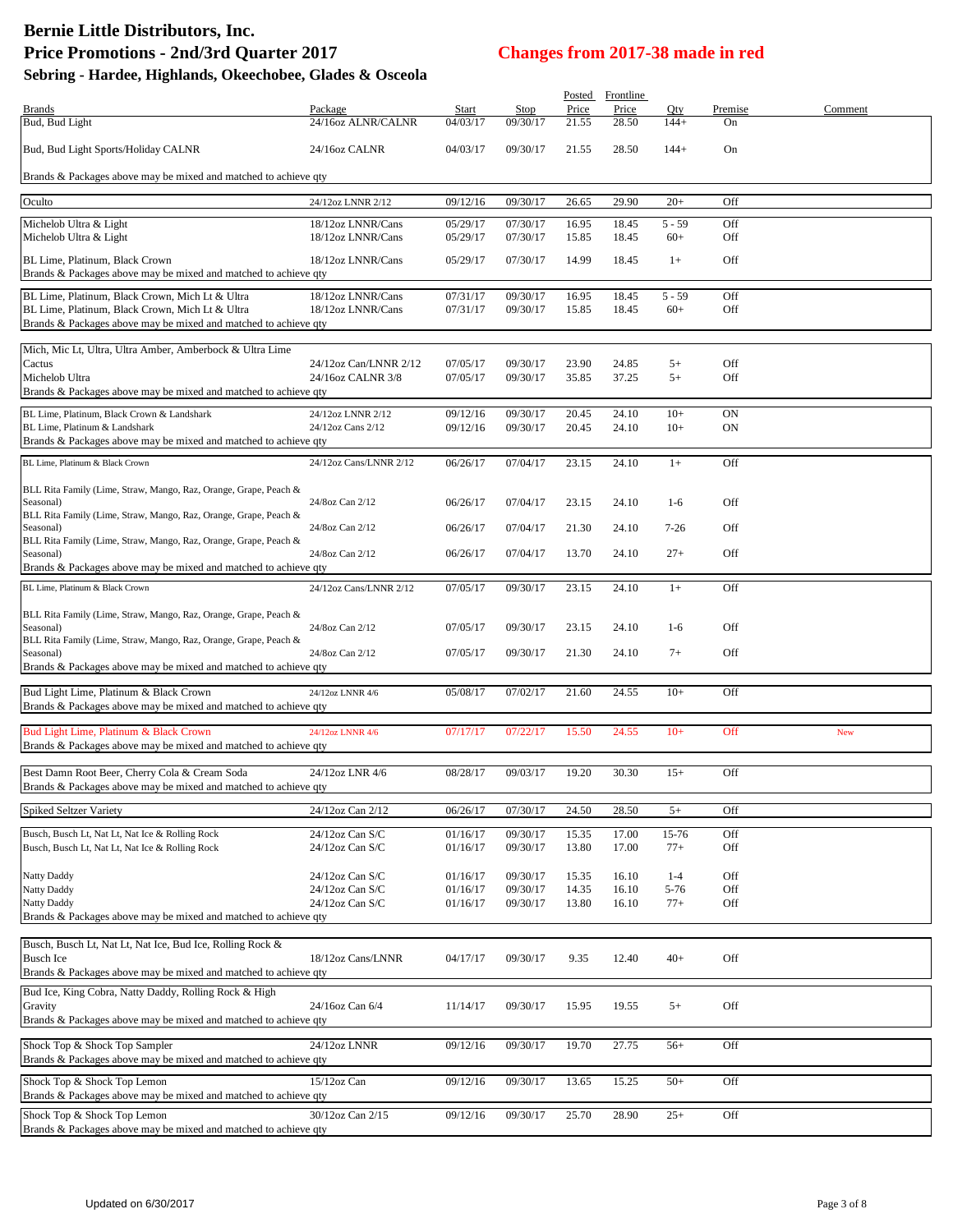# **Bernie Little Distributors, Inc.**

Brands & Packages above may be mixed and matched to achieve qty

| Define Little Distributors, Inc.<br><b>Price Promotions - 2nd/3rd Quarter 2017</b> |                  | <b>Changes from 2017-38 made in red</b> |          |        |                    |            |         |         |  |  |
|------------------------------------------------------------------------------------|------------------|-----------------------------------------|----------|--------|--------------------|------------|---------|---------|--|--|
| Sebring - Hardee, Highlands, Okeechobee, Glades & Osceola                          |                  |                                         |          |        |                    |            |         |         |  |  |
|                                                                                    |                  |                                         |          | Posted |                    |            |         |         |  |  |
| <b>Brands</b>                                                                      | Package          | Start                                   | Stop     | Price  | Frontline<br>Price | Qty        | Premise | Comment |  |  |
| Shock Top, Apple Wheat, Lemon, Pumpkin, Rasp, IPA, Winter Combo, Choc,             |                  |                                         |          |        |                    |            |         |         |  |  |
| Pretzel, Ginger, Ruby Red                                                          | 24/12oz LNNR 4/6 | 06/19/17                                | 09/30/17 | 27.10  | 27.75              | $1 - 19$   | Off     |         |  |  |
| Shock Top, Apple Wheat, Lemon, Pumpkin, Rasp, IPA, Winter Combo, Choc,             |                  |                                         |          |        |                    |            |         |         |  |  |
| Pretzel, Ginger, Ruby Red                                                          | 24/12oz LNNR 4/6 | 06/19/17                                | 09/30/17 | 26.10  | 27.75              | 20-55      | Off     |         |  |  |
| Shock Top, Apple Wheat, Lemon, Pumpkin, Rasp, IPA, Winter Combo, Choc,             |                  |                                         |          |        |                    |            |         |         |  |  |
| Pretzel, Ginger, Ruby Red                                                          | 24/12oz LNNR 4/6 | 06/19/17                                | 09/30/17 | 25.10  | 27.75              | 56-111     | Off     |         |  |  |
| Shock Top, Apple Wheat, Lemon, Pumpkin, Rasp, IPA, Winter Combo, Choc,             |                  |                                         |          |        |                    |            |         |         |  |  |
| Pretzel, Ginger, Ruby Red                                                          | 24/12oz LNNR 4/6 | 06/19/17                                | 09/30/17 | 24.10  | 27.75              | $112+$     | Off     |         |  |  |
| Brands & Packages above may be mixed and matched to achieve qty                    |                  |                                         |          |        |                    |            |         |         |  |  |
| Wild Blue & Redbridge                                                              | 24/12oz LNNR 4/6 | 11/14/16                                | 09/30/17 | 28.65  | 29.35              | $28+$      | Off     |         |  |  |
| Brands & Packages above may be mixed and matched to achieve qty                    |                  |                                         |          |        |                    |            |         |         |  |  |
| Kirin Ichiban & Kirin Light                                                        | 24/12oz LNNR 4/6 | 11/14/16                                | 09/30/17 | 23.50  | 27.75              | $10+$      | Off     |         |  |  |
| Brands & Packages above may be mixed and matched to achieve qty                    |                  |                                         |          |        |                    |            |         |         |  |  |
| Becks, Lt, Dark, Oktob, Sapphire, Becks NA, St Pauli Girl &                        |                  |                                         |          |        |                    |            |         |         |  |  |
|                                                                                    |                  |                                         |          |        |                    |            |         |         |  |  |
| <b>Bass</b>                                                                        | 24/12oz LNNR 4/6 | 05/29/17                                | 07/02/17 | 22.05  | 24.55              | 56-111     | Off     |         |  |  |
| Becks, Lt, Dark, Oktob, Sapphire, Becks NA, St Pauli Girl &                        |                  |                                         |          |        |                    |            |         |         |  |  |
| <b>Bass</b>                                                                        | 24/12oz LNNR 4/6 | 05/29/17                                | 07/02/17 | 19.80  | 24.55              | $112+$     | Off     |         |  |  |
| Brands & Packages above may be mixed and matched to achieve gty                    |                  |                                         |          |        |                    |            |         |         |  |  |
| Becks, Lt, Dark, Oktob, Sapphire, St Pauli Girl & Bass                             | 24/12oz LNNR 4/6 | 07/03/17                                | 08/27/17 | 21.60  | 24.55              | $10 - 111$ | Off     |         |  |  |
| Becks, Lt, Dark, Oktob, Sapphire, St Pauli Girl & Bass                             | 24/12oz LNNR 4/6 | 07/03/17                                | 08/27/17 | 19.80  | 24.55              | $112+$     | Off     |         |  |  |
| Brands & Packages above may be mixed and matched to achieve qty                    |                  |                                         |          |        |                    |            |         |         |  |  |
| Bass Ale & St Pauli Girl                                                           | 24/12oz LNNR 4/6 | 08/28/17                                | 09/30/17 | 21.60  | 24.55              | $10 - 111$ | Off     |         |  |  |
| Bass Ale & St Pauli Girl                                                           | 24/12oz LNNR 4/6 | 08/28/17                                | 09/30/17 | 19.80  | 24.55              | $112+$     | Off     |         |  |  |
|                                                                                    |                  |                                         |          |        |                    |            |         |         |  |  |

Becks, Lt, Dark, Oktob, Sapphire 24/12oz LNNR 4/6 08/28/17 09/03/17 15.85 24.55 20+ Off

Becks, Lt, Dark, Oktob, Sapphire 24/12oz LNNR 4/6 09/04/17 12/31/17 22.05 24.55 56-111 Off Becks, Lt, Dark, Oktob, Sapphire 24/12oz LNNR 4/6 09/04/17 12/31/17 19.80 24.55 112+ Off

Brands & Packages above may be mixed and matched to achieve qty Becks, Light, Dark, Oktoberfest, Sapphire, St Pauli & Bass 24/12oz LNNR/CAN 2/12 06/19/17 07/09/17 20.35 24.10 56-111 Off<br>Becks, Light, Dark, Oktoberfest, Sapphire, St Pauli & Bass 24/12oz LNNR/CAN 2/12 06/19/17 07/09/17 1 Becks, Light, Dark, Oktoberfest, Sapphire, St Pauli & Bass Beck's Pilsner<br>Beck's Pilsner 24/16oz CALNR 3/8 06/19/17 07/09/17 30.52 36.15 56-111 Off<br>24/16oz CALNR 3/8 06/19/17 07/09/17 29.70 36.15 112+ Off Beck's Pilsner 24/16oz CALNR 3/8 06/19/17 07/09/17 29.70 36.15 112+ Off Land Shark 24/12oz LNNR/CAN 2/12 06/19/17 07/09/17 22.15 24.10 56-111 Off Land Shark 24/12oz LNNR/CAN 2/12 06/19/17 07/09/17 20.35 24.10 112+ Off Brands & Packages above may be mixed and matched to achieve qty Becks, Light, Dark, Oktoberfest, Sapphire, St Pauli & Bass 24/12oz LNNR/CAN 2/12 07/10/17 07/16/17 19.90 24.10 10+ Off Beck's Pilsner 24/16oz CALNR 3/8 07/10/17 07/16/17 28.80 36.15 10+ Off Land Shark 24/12oz LNNR/CAN 2/12 07/10/17 07/16/17 19.90 24.10 10+ Off

| Brands & Packages above may be mixed and matched to achieve qty |                       |          |          |       |       |        |     |  |  |  |  |  |
|-----------------------------------------------------------------|-----------------------|----------|----------|-------|-------|--------|-----|--|--|--|--|--|
|                                                                 |                       |          |          |       |       |        |     |  |  |  |  |  |
| Becks, Light, Dark, Oktoberfest, Sapphire, St Pauli & Bass      | 24/12oz LNNR/CAN 2/12 | 07/17/17 | 08/13/17 | 20.35 | 24.10 | 56-111 | Off |  |  |  |  |  |
| Becks, Light, Dark, Oktoberfest, Sapphire, St Pauli & Bass      | 24/12oz LNNR/CAN 2/12 | 07/17/17 | 08/13/17 | 19.80 | 24.10 | $112+$ | Off |  |  |  |  |  |
| Beck's Pilsner                                                  | 24/16oz CALNR 3/8     | 07/17/17 | 08/13/17 | 30.52 | 36.15 | 56-111 | Off |  |  |  |  |  |
| <b>Beck's Pilsner</b>                                           | 24/16oz CALNR 3/8     | 07/17/17 | 08/13/17 | 29.70 | 36.15 | $112+$ | Off |  |  |  |  |  |
| Land Shark                                                      | 24/12oz LNNR/CAN 2/12 | 07/17/17 | 08/13/17 | 22.15 | 24.10 | 56-111 | Off |  |  |  |  |  |
| Land Shark                                                      | 24/12oz LNNR/CAN 2/12 | 07/17/17 | 08/13/17 | 20.35 | 24.10 | $112+$ | Off |  |  |  |  |  |
| Brands & Packages above may be mixed and matched to achieve gty |                       |          |          |       |       |        |     |  |  |  |  |  |

| Becks, Light, Dark, Oktoberfest, Sapphire, St Pauli & Bass                           | 24/12oz LNNR/CAN 2/12 | 08/14/17 | 08/20/17 | 19.90 | 24.10 | $10+$  | Off |  |  |
|--------------------------------------------------------------------------------------|-----------------------|----------|----------|-------|-------|--------|-----|--|--|
| Beck's Pilsner                                                                       | 24/16oz CALNR 3/8     | 08/14/17 | 08/20/17 | 28.80 | 36.15 | $10+$  | Off |  |  |
| <b>Land Shark</b><br>Brands & Packages above may be mixed and matched to achieve gty | 24/12oz LNNR/CAN 2/12 | 08/14/17 | 08/20/17 | 19.90 | 24.10 | $10+$  | Off |  |  |
|                                                                                      |                       |          |          |       |       |        |     |  |  |
| Becks, Light, Dark, Oktoberfest, Sapphire, St Pauli & Bass                           | 24/12oz LNNR/CAN 2/12 | 08/21/17 | 09/10/17 | 20.35 | 24.10 | 56-111 | Off |  |  |
| Becks, Light, Dark, Oktoberfest, Sapphire, St Pauli & Bass                           | 24/12oz LNNR/CAN 2/12 | 08/21/17 | 09/10/17 | 19.80 | 24.10 | $112+$ | Off |  |  |
| Beck's Pilsner                                                                       | 24/16oz CALNR 3/8     | 08/21/17 | 09/10/17 | 30.52 | 36.15 | 56-111 | Off |  |  |
| Beck's Pilsner                                                                       | 24/16oz CALNR 3/8     | 08/21/17 | 09/10/17 | 29.70 | 36.15 | $112+$ | Off |  |  |
| <b>Land Shark</b>                                                                    | 24/12oz LNNR/CAN 2/12 | 08/21/17 | 09/10/17 | 22.15 | 24.10 | 56-111 | Off |  |  |
| <b>Land Shark</b>                                                                    | 24/12oz LNNR/CAN 2/12 | 08/21/17 | 09/10/17 | 20.35 | 24.10 | $112+$ | Off |  |  |
| Brands & Packages above may be mixed and matched to achieve gty                      |                       |          |          |       |       |        |     |  |  |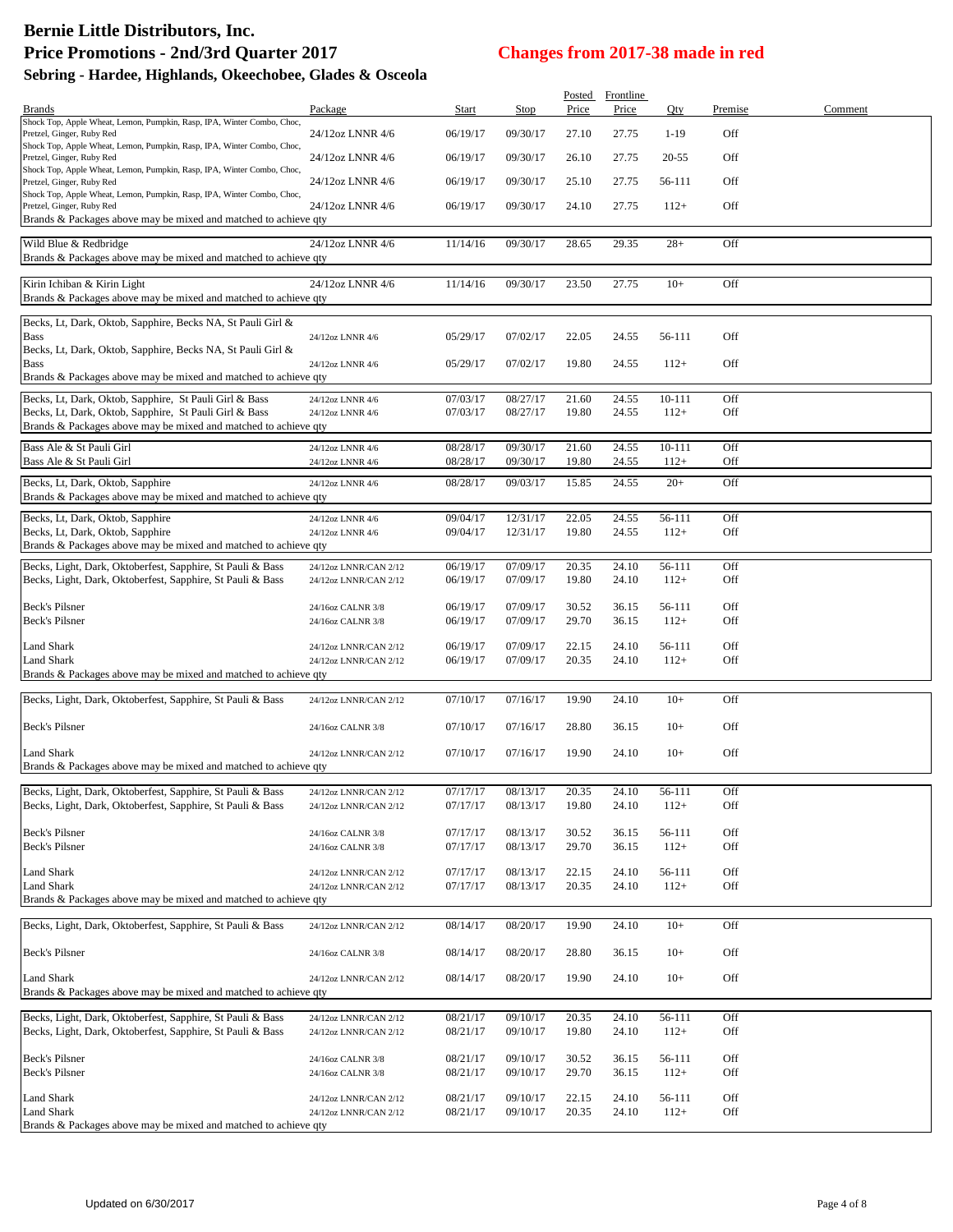|                                                                                                                                                                           |                                                |                      |                      |                | Posted Frontline |                  |                |         |
|---------------------------------------------------------------------------------------------------------------------------------------------------------------------------|------------------------------------------------|----------------------|----------------------|----------------|------------------|------------------|----------------|---------|
| Brands<br>Becks, Light, Dark, Oktoberfest, Sapphire, St Pauli & Bass                                                                                                      | Package<br>24/12oz LNNR/CAN 2/12               | Start<br>09/11/17    | Stop<br>09/17/17     | Price<br>19.90 | Price<br>24.10   | Oty<br>$10+$     | Premise<br>Off | Comment |
| <b>Beck's Pilsner</b>                                                                                                                                                     | 24/16oz CALNR 3/8                              | 09/11/17             | 09/17/17             | 28.80          | 36.15            | $10+$            | Off            |         |
|                                                                                                                                                                           |                                                |                      |                      |                |                  |                  |                |         |
| Land Shark<br>Brands & Packages above may be mixed and matched to achieve qty                                                                                             | 24/12oz LNNR/CAN 2/12                          | 09/11/17             | 09/17/17             | 19.90          | 24.10            | $10+$            | Off            |         |
| Becks, Light, Dark, Oktoberfest, Sapphire, St Pauli & Bass                                                                                                                | 24/12oz LNNR/CAN 2/12                          | 09/18/17             | 10/08/17             | 20.35          | 24.10            | 56-111           | Off            |         |
| Becks, Light, Dark, Oktoberfest, Sapphire, St Pauli & Bass                                                                                                                | 24/12oz LNNR/CAN 2/12                          | 09/18/17             | 10/08/17             | 19.80          | 24.10            | $112+$           | Off            |         |
| Beck's Pilsner<br>Beck's Pilsner                                                                                                                                          | 24/16oz CALNR 3/8<br>24/16oz CALNR 3/8         | 09/18/17<br>09/18/17 | 10/08/17<br>10/08/17 | 30.52<br>29.70 | 36.15<br>36.15   | 56-111<br>$112+$ | Off<br>Off     |         |
| Land Shark<br><b>Land Shark</b>                                                                                                                                           | 24/12oz LNNR/CAN 2/12<br>24/12oz LNNR/CAN 2/12 | 09/18/17<br>09/18/17 | 10/08/17<br>10/08/17 | 22.15<br>20.35 | 24.10<br>24.10   | 56-111<br>$112+$ | Off<br>Off     |         |
| Brands & Packages above may be mixed and matched to achieve qty                                                                                                           |                                                |                      |                      |                |                  |                  |                |         |
| Beck's, Sapphire, Black Crown, BL Lime, Platinum, Michelob                                                                                                                |                                                |                      |                      |                |                  |                  |                |         |
| Ultra & Landshark                                                                                                                                                         | 24/16oz CAN 6/4                                | 02/06/17             | 09/30/17             | 25.75          | 28.00            | $1-2$            | Off            |         |
| Beck's, Sapphire, Black Crown, BL Lime, Platinum, Michelob<br>Ultra & Landshark                                                                                           | 24/16oz CAN 6/4                                | 02/06/17             | 09/30/17             | 24.90          | 28.00            | $3+$             | Off            |         |
| Shock Top, Apple, Lemon, Pumpkin, Shockolate & Twisted                                                                                                                    |                                                |                      |                      |                |                  |                  |                |         |
| Pretzel<br>Shock Top, Apple, Lemon, Pumpkin, Shockolate & Twisted                                                                                                         | 24/16oz CAN 6/4                                | 02/06/17             | 09/30/17             | 29.80          | 33.50            | $1 - 2$          | Off            |         |
| Pretzel                                                                                                                                                                   | 24/16oz CAN 6/4                                | 02/06/17             | 09/30/17             | 24.90          | 33.50            | $3+$             | Off            |         |
| Goose 312, IPA, Green Line & Four Star Pilsner                                                                                                                            | 24/16oz CAN 6/4                                | 02/06/17             | 09/30/17             | 29.80          | 31.95            | $1 - 2$          | Off            |         |
| Goose 312, IPA, Green Line & Four Star Pilsner                                                                                                                            | 24/16oz CAN 6/4                                | 02/06/17             | 09/30/17             | 24.90          | 31.95            | $3+$             | Off            |         |
| Bud Chelada, Bud Lt Chelada                                                                                                                                               | 24/16oz Can 6/4                                | 02/06/17             | 09/30/17             | 29.80          | 33.50            | $1+$             | Off            |         |
| Rita Splash (Lime, Strawberry & Pineapple)                                                                                                                                | 24/16oz CAN 4/6                                | 02/06/17             | 09/30/17             | 29.80          | 37.50            | $1+$             | Off            |         |
| BL Lime Rita Family & Oculto<br>Brands & Packages above may be mixed and matched to achieve qty                                                                           | 24/16oz CAN 6/4                                | 02/06/17             | 09/30/17             | 29.80          | 37.50            | $1+$             | Off            |         |
|                                                                                                                                                                           |                                                |                      |                      |                |                  |                  |                |         |
| BP Blueberry, Oktoberfest, Pumpkin, Summer, Winter, Spring, Toasted Lager,<br>Hoptical Illusion, Mosaic Session IPA & Honey Robber                                        | 24/12oz LNNR 4/6                               | 06/19/17             | 06/25/17             | 19.20          | 30.90            | $10+$            | Off            |         |
| Goose 312, 312 Pale Ale, Honkers, IPA, Winter, Summer, Harvest Ale, Sixth<br>Day, Endless IPA, Rambler IPA, Oktob, 10 Hills Pale Ale, Four Star, Green                    |                                                |                      |                      |                |                  |                  |                |         |
| Line, Preseason                                                                                                                                                           | 24/12oz LNNR/Can 4/6                           | 06/19/17             | 06/25/17             | 27.70          | 30.90            | $25 - 55$        | Off            |         |
| Goose 312, 312 Pale Ale, Honkers, IPA, Winter, Summer, Harvest Ale, Sixth<br>Day, Endless IPA, Rambler IPA, Oktob, 10 Hills Pale Ale, Four Star, Green<br>Line. Preseason | 24/12oz LNNR/Can 4/6                           | 06/19/17             | 06/25/17             | 26.70          | 30.90            | $56+$            | Off            |         |
| Brands & Packages above may be mixed and matched to achieve qty                                                                                                           |                                                |                      |                      |                |                  |                  |                |         |
|                                                                                                                                                                           |                                                |                      |                      |                |                  |                  |                |         |
| BP Blueberry, Oktoberfest, Pumpkin, Summer, Winter, Spring, Toasted Lager,<br>Hoptical Illusion, Mosaic Session IPA & Honey Robber                                        | 24/12oz LNNR 4/6                               | 06/26/17             | 09/30/17             | 27.70          | 30.90            | 25-55            | Off            |         |
| BP Blueberry, Oktoberfest, Pumpkin, Summer, Winter, Spring, Toasted Lager,<br>Hoptical Illusion, Mosaic Session IPA & Honey Robber                                        | 24/12oz LNNR 4/6                               | 06/26/17             | 09/30/17             | 26.70          | 30.90            | $56+$            | Off            |         |
|                                                                                                                                                                           |                                                |                      |                      |                |                  |                  |                |         |
| Goose 312, 312 Pale Ale, Honkers, IPA, Winter, Summer, Harvest Ale, Sixth<br>Day, Endless IPA, Rambler IPA, Oktob, 10 Hills Pale Ale, Four Star, Green<br>Line, Preseason | 24/12oz LNNR/Can 4/6                           | 06/26/17             | 09/30/17             | 27.70          | 30.90            | $25 - 55$        | Off            |         |
| Goose 312, 312 Pale Ale, Honkers, IPA, Winter, Summer, Harvest Ale, Sixth                                                                                                 |                                                |                      |                      |                |                  |                  |                |         |
| Day, Endless IPA, Rambler IPA, Oktob, 10 Hills Pale Ale, Four Star, Green<br>Line, Preseason                                                                              | 24/12oz LNNR/Can 4/6                           | 06/26/17             | 09/30/17             | 26.70          | 30.90            | $56+$            | Off            |         |
| Brands & Packages above may be mixed and matched to achieve qty                                                                                                           |                                                |                      |                      |                |                  |                  |                |         |
| Shock Top, Wheat IPA, Lemon, Pumpkin, Variety, Apple, Winter, Honey<br>Bourbon, Choc, Pretzel, Ginger & Ruby Red                                                          | 24/12oz LNNR/Can 2/12                          | 01/23/17             | 09/30/17             | 24.60          | 27.75            | 14-55            | Off            |         |
| Shock Top, Wheat IPA, Lemon, Pumpkin, Variety, Apple, Winter, Honey<br>Bourbon, Choc, Pretzel, Ginger & Ruby Red                                                          | 24/12oz LNNR/Can 2/12                          | 01/23/17             | 09/30/17             | 23.60          | 27.75            | 56-111           | Off            |         |
| Shock Top, Wheat IPA, Lemon, Pumpkin, Variety, Apple, Winter, Honey                                                                                                       |                                                |                      |                      |                |                  |                  |                |         |
| Bourbon, Choc, Pretzel, Ginger & Ruby Red                                                                                                                                 | 24/12oz LNNR/Can 2/12                          | 01/23/17             | 09/30/17             | 22.60          | 27.75            | $112+$           | Off            |         |
| Goose 312, 312 Pale, Honkers, IPA, Winter, Summer, Fall, Harvest Ale,                                                                                                     |                                                |                      |                      |                |                  |                  |                |         |
| Endless IPA, Winter, Four Star, Green Line & Johnny Appleseed                                                                                                             | 24/12oz LNNR/CN 2/12                           | 01/23/17             | 09/30/17             | 26.25          | 29.65            | 14-55            | Off            |         |
| Goose 312, 312 Pale, Honkers, IPA, Winter, Summer, Fall, Harvest Ale,<br>Endless IPA, Winter, Four Star, Green Line & Johnny Appleseed                                    | 24/12oz LNNR/CN 2/12                           | 01/23/17             | 09/30/17             | 25.25          | 29.65            | $56+$            | Off            |         |
| Brands & Packages above may be mixed and matched to achieve qty                                                                                                           |                                                |                      |                      |                |                  |                  |                |         |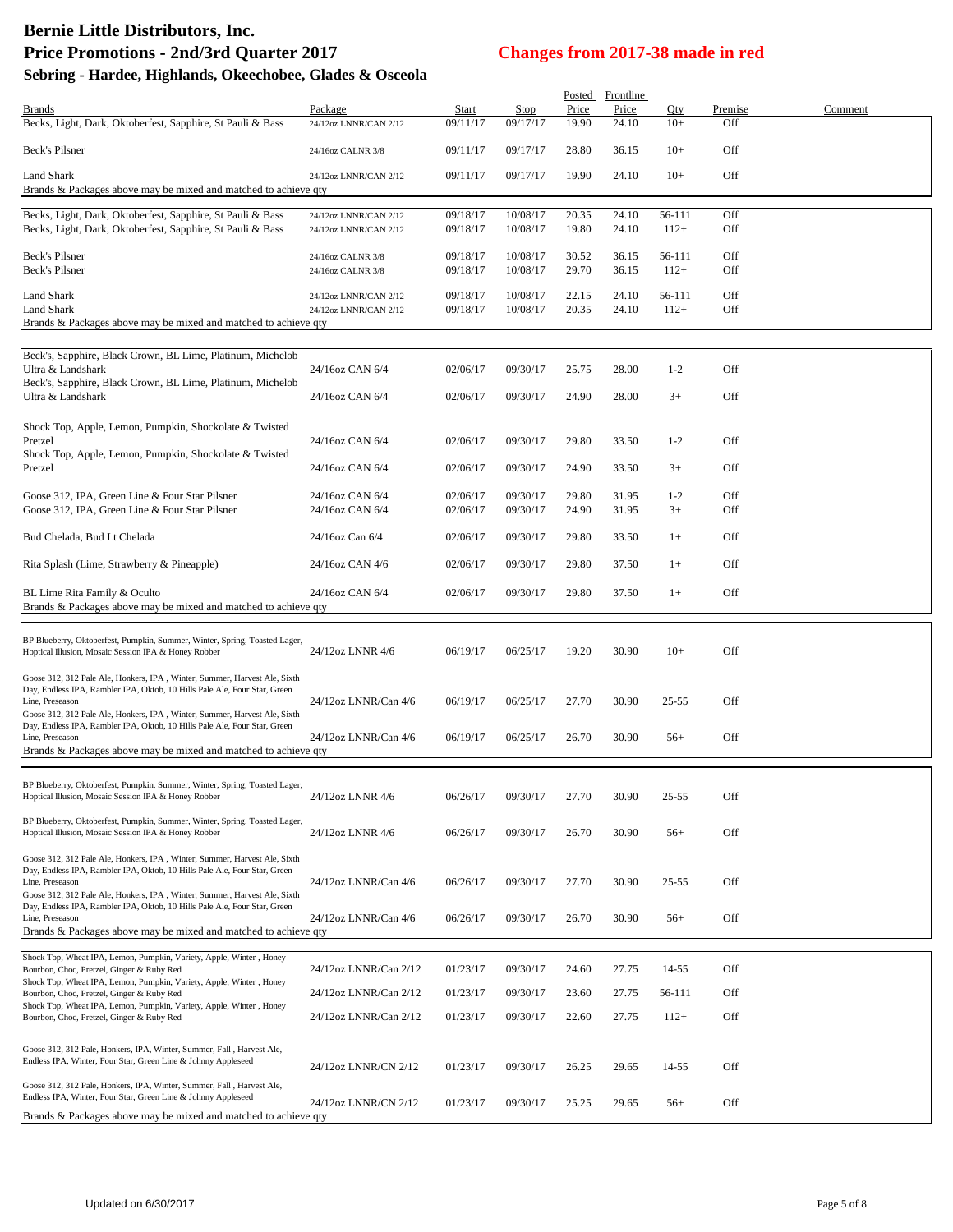|                                                                                                                                                                                 |                                                 |                      |                       | Posted         | Frontline      |                   |            |         |
|---------------------------------------------------------------------------------------------------------------------------------------------------------------------------------|-------------------------------------------------|----------------------|-----------------------|----------------|----------------|-------------------|------------|---------|
| <b>Brands</b>                                                                                                                                                                   | Package                                         | Start                | Stop                  | Price          | Price          | Oty               | Premise    | Comment |
| Goose Seasonal Sampler                                                                                                                                                          | 24/12oz Can                                     | 01/02/17             | 09/30/17              | 25.45          | 28.85          | 14-55             | Off        |         |
| Goose Seasonal Sampler<br>Brands & Packages above may be mixed and matched to achieve qty                                                                                       | 24/12oz Can                                     | 01/02/17             | 09/30/17              | 24.45          | 28.85          | $56+$             | Off        |         |
|                                                                                                                                                                                 |                                                 |                      |                       |                |                |                   |            |         |
| Goose Seasonal Sampler                                                                                                                                                          | 24/12oz LNNR                                    | 01/02/17             | 09/30/17              | 26.80          | 28.85          | $10-55$           | Off        |         |
| Goose Seasonal Sampler<br>Goose Seasonal Sampler                                                                                                                                | 24/12oz LNNR<br>24/12oz LNNR                    | 01/02/17<br>01/02/17 | 09/30/17<br>09/30/17  | 25.50<br>24.50 | 28.85<br>28.85 | 56-111<br>$112+$  | Off<br>Off |         |
| Brands & Packages above may be mixed and matched to achieve qty                                                                                                                 |                                                 |                      |                       |                |                |                   |            |         |
|                                                                                                                                                                                 |                                                 |                      |                       |                |                |                   |            |         |
| Boddington's Pub                                                                                                                                                                | 24/16oz CAN 6/4                                 | 01/04/16             | 09/30/17              | 39.15          | 41.75          | $72+$             | Off        |         |
| Stella Artois                                                                                                                                                                   | 20/9.6oz LNR                                    | 09/12/16             | 09/30/17              | 19.90          | 21.95          | $3+$              | Off        |         |
|                                                                                                                                                                                 |                                                 |                      |                       |                |                |                   |            |         |
| Stella Artois, Cidre, Hoegaarden, Leffe Blonde/Brown                                                                                                                            | 24/11.2oz LNNR/CN 4/6                           | 05/01/17             | 09/30/17              | 26.40          | 32.55          | 56-111            | Off        |         |
| Stella Artois, Cidre, Hoegaarden, Leffe Blonde/Brown<br>Stella Artois, Cidre, Hoegaarden, Leffe Blonde/Brown                                                                    | 24/11.2oz LNNR/CN 4/6<br>24/11.2oz LNNR/CN 4/6  | 05/01/17<br>05/01/17 | 09/30/17<br>09/30/17  | 25.75<br>24.46 | 32.55<br>32.55 | 112-215<br>$216+$ | Off<br>Off |         |
|                                                                                                                                                                                 |                                                 |                      |                       |                |                |                   |            |         |
|                                                                                                                                                                                 | 24/11.2oz LNNR/Can 2/12 &                       |                      |                       |                |                |                   |            |         |
| Stella, Stella Cidre, Hoegaarden, Belgian Sampler                                                                                                                               | 20/14.9oz Can 2/12                              | 05/01/17             | 09/30/17              | 30.30          | 33.30          | $1 - 4$           | Off        |         |
|                                                                                                                                                                                 | 24/11.2oz LNNR/Can 2/12 &                       |                      |                       |                |                |                   |            |         |
| Stella, Stella Cidre, Hoegaarden, Belgian Sampler                                                                                                                               | 20/14.9oz Can 2/12                              | 05/01/17             | 09/30/17              | 27.00          | 33.30          | $5 - 55$          | Off        |         |
| Stella, Stella Cidre, Hoegaarden, Belgian Sampler                                                                                                                               | 24/11.2oz LNNR/Can 2/12 &<br>20/14.9oz Can 2/12 | 05/01/17             | 09/30/17              | 26.40          | 33.30          | 56-111            | Off        |         |
|                                                                                                                                                                                 | 24/11.2oz LNNR/Can 2/12 &                       |                      |                       |                |                |                   |            |         |
| Stella, Stella Cidre, Hoegaarden, Belgian Sampler                                                                                                                               | 20/14.9oz Can 2/12                              | 05/01/17             | 09/30/17              | 25.75          | 33.30          | $112+$            | Off        |         |
| Brands & Packages above may be mixed and matched to achieve qty                                                                                                                 |                                                 |                      |                       |                |                |                   |            |         |
| Montejo                                                                                                                                                                         | 24/12oz Can 2/12                                | 11/14/16             | 09/30/17              | 19.95          | 23.00          | $5+$              | Off & On   |         |
| Kona Longboard, Fire Rock, Pipeline, Wailua Wheat, Koko Brown, Castaway,                                                                                                        |                                                 |                      |                       |                |                |                   |            |         |
| Big Wave, Lemongrass & Lavaman                                                                                                                                                  | 24/12oz LNNR 4/6                                | 05/29/17             | 09/03/17              | 23.56          | 28.76          | $25+$             | On & Off   |         |
| Brands & Packages above may be mixed and matched to achieve qty                                                                                                                 |                                                 |                      |                       |                |                |                   |            |         |
| Kona Longboard, Fire Rock, Pipeline, Wailua Wheat, Koko Brown, Castaway,                                                                                                        |                                                 |                      |                       |                |                |                   |            |         |
| Big Wave, Lemongrass & Lavaman                                                                                                                                                  | 24/12oz LNNR 4/6                                | 09/04/17             | 09/30/17              | 25.56          | 28.76          | 15-24             | On & Off   |         |
| Kona Longboard, Fire Rock, Pipeline, Wailua Wheat, Koko Brown, Castaway,<br>Big Wave, Lemongrass & Lavaman                                                                      | 24/12oz LNNR 4/6                                | 09/04/17             | 09/30/17              | 23.56          | 28.76          | $25+$             | On & Off   |         |
| Brands & Packages above may be mixed and matched to achieve qty                                                                                                                 |                                                 |                      |                       |                |                |                   |            |         |
|                                                                                                                                                                                 |                                                 |                      |                       |                |                |                   |            |         |
| Widmer Hefeweizen, Drop Top Amber Ale, Drifter Pale Ale, Rotator IPA,                                                                                                           |                                                 |                      |                       |                |                |                   |            |         |
| Upheaval, Alchemy & BRRR                                                                                                                                                        | 24/12oz LNNR 4/6                                | 05/29/17             | 07/02/17              | 28.80          | 32.00          | $15+$             | Off        |         |
| Widmer Hefeweizen, Drop Top Amber Ale, Drifter Pale Ale, Rotator IPA,                                                                                                           |                                                 |                      |                       |                |                |                   |            |         |
| Upheaval, Alchemy & BRRR                                                                                                                                                        | 24/12oz LNNR 4/6                                | 08/01/17             | 08/27/17              | 28.80          | 32.00          | $15+$             | Off        |         |
| Brands & Packages above may be mixed and matched to achieve qty                                                                                                                 |                                                 |                      |                       |                |                |                   |            |         |
| Widmer Omission IPA, Lager & Pale Ale                                                                                                                                           | 24/12oz LNNR 4/6                                | 08/28/17             | 09/30/17              | 28.80          | 32.00          | $15+$             | Off        |         |
| Brands & Packages above may be mixed and matched to achieve qty                                                                                                                 |                                                 |                      |                       |                |                |                   |            |         |
| SweetWater 420, IPA & Tacklebox                                                                                                                                                 | 24/12oz LNNR/Can 2/12                           |                      | 10/10/2016 12/30/2017 | 27.00          | 29.15          | $5+$              | Off        |         |
| Brands & Packages above may be mixed and matched to achieve qty                                                                                                                 |                                                 |                      |                       |                |                |                   |            |         |
|                                                                                                                                                                                 |                                                 |                      |                       |                |                |                   |            |         |
| SweetWater 420, IPA                                                                                                                                                             | 24/16oz Can 6/4                                 | 1/2/2017             | 12/30/2017            | 28.50          | 33.45          | $2+$              | Off        |         |
| Brands & Packages above may be mixed and matched to achieve qty                                                                                                                 |                                                 |                      |                       |                |                |                   |            |         |
|                                                                                                                                                                                 | 24/16oz Cans                                    |                      |                       |                |                | $2+$              | Off        |         |
| 3 Daughters Beach Blonde & Bimini Twist<br>Brands & Packages above may be mixed and matched to achieve qty                                                                      |                                                 | 5/1/2017             | 12/31/2017            | 29.80          | 42.00          |                   |            |         |
|                                                                                                                                                                                 |                                                 |                      |                       |                |                |                   |            |         |
| Seagrams Family (Wild Berries, Strawberry Daiguiri, Peach Fuzzy Navel, C<br>Margarita, Calypso Colada, Black Cherry Fizz, Bahama Mama, Jamaican Me Happy, Lime                  |                                                 |                      |                       |                |                |                   |            |         |
| Melonade, Pink Punch, Sangria, Mango, Mimosa, Raspberry Lemonade, Watermelon Splash,<br>Blackberry Breezer, Kiwi Strawberry, Aloha Tini, Apple Pomegranate, Orange Swirl & Pink |                                                 |                      |                       |                |                |                   |            |         |
| Pineapple)                                                                                                                                                                      | 24/12oz LNNR 6/4                                | 03/01/17             | 12/31/17              | 19.16          | 23.94          | $10+$             | Off        |         |
| Brands & Packages above may be mixed and matched to achieve qty                                                                                                                 |                                                 |                      |                       |                |                |                   |            |         |
|                                                                                                                                                                                 |                                                 |                      |                       |                |                |                   |            |         |
| Magic Hat Family (Core & Seasonal)<br>Brands & Packages above may be mixed and matched to achieve qty                                                                           | 24/12oz NR 4/6                                  | 8/14/2017            | 8/25/2017             | 18.25          | 30.30          | $15+$             | Off        | New     |
|                                                                                                                                                                                 |                                                 |                      |                       |                |                |                   |            |         |
| Magic Hat Family (Core & Seasonal)                                                                                                                                              | 24/12oz NR 4/6                                  | 9/1/2017             | 10/31/2017            | 27.27          | 30.30          | $5+$              | Off        |         |
| Brands & Packages above may be mixed and matched to achieve qty                                                                                                                 |                                                 |                      |                       |                |                |                   |            |         |
| Magic Hat Family (Core & Seasonal)                                                                                                                                              | 24/12oz 2/12 NR & Cn                            | 7/1/2017             | 8/31/2017             | 24.15          | 27.10          | $5+$              | Off        |         |
| Magic Hat Family (Core & Seasonal                                                                                                                                               | 24/12oz 2/12 NR & Cn                            | 12/1/2017            | 12/31/2017            | 24.15          | 27.10          | $5+$              | Off        |         |
| Brands & Packages above may be mixed and matched to achieve qty                                                                                                                 |                                                 |                      |                       |                |                |                   |            |         |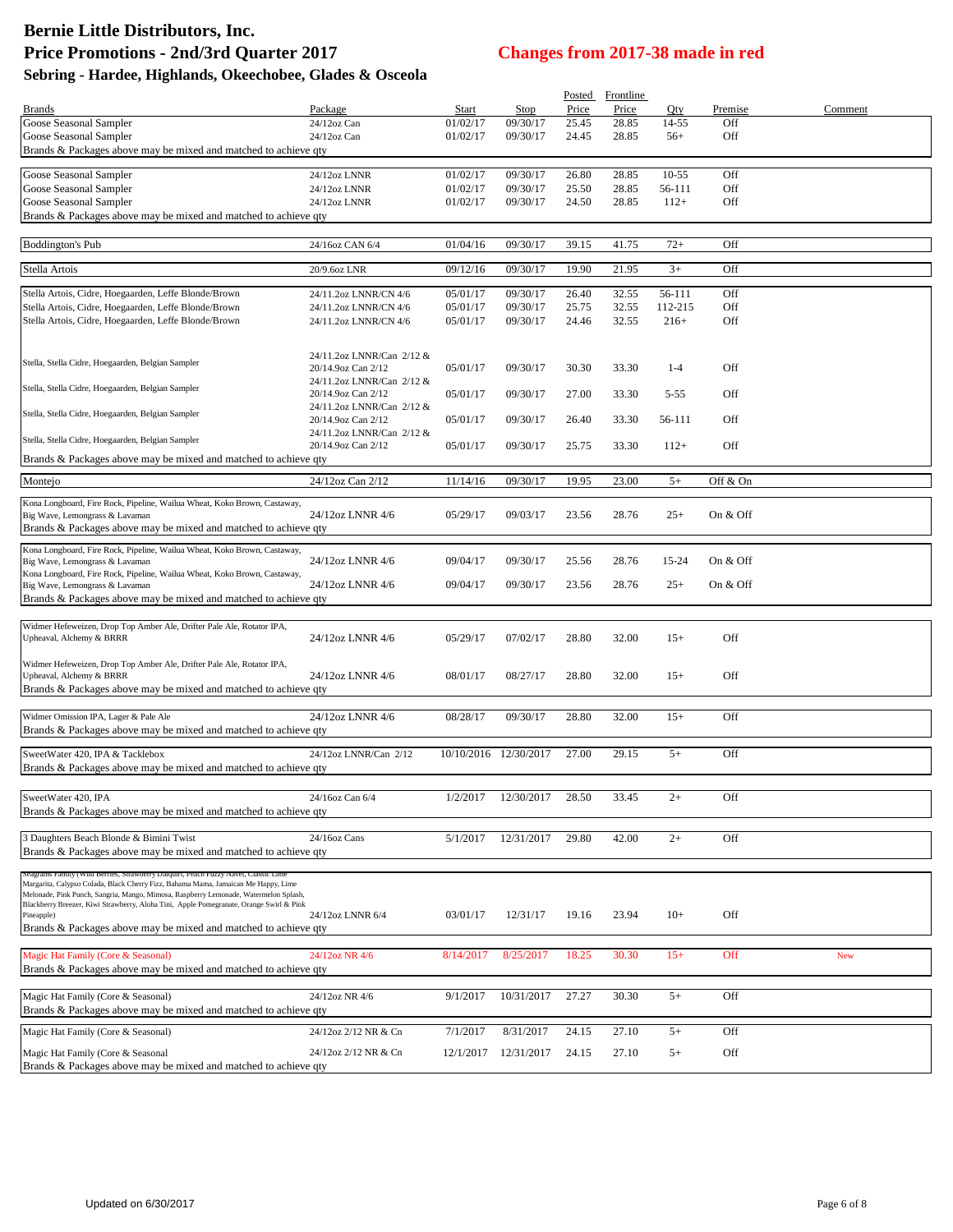|                                                                                                                                                                                           |                 |           |            | Posted | Frontline |       |         |         |
|-------------------------------------------------------------------------------------------------------------------------------------------------------------------------------------------|-----------------|-----------|------------|--------|-----------|-------|---------|---------|
| <b>Brands</b>                                                                                                                                                                             | Package         | Start     | Stop       | Price  | Price     | Qty   | Premise | Comment |
| Big Storm Arcus IPA, Helicity & Wavemaker                                                                                                                                                 | $4/6/12$ oz CAN | 6/5/2017  | 6/24/2017  | 28.00  | 30.30     | $15+$ | Off     |         |
| Big Storm Arcus IPA, Helicity & Wavemaker                                                                                                                                                 | $4/6/12$ oz CAN | 7/17/2017 | 8/19/2017  | 28.00  | 30.30     | $15+$ | Off     |         |
| Big Storm Arcus IPA, Helicity & Wavemaker                                                                                                                                                 | $4/6/12$ oz CAN | 9/11/2017 | 10/14/2017 | 28.00  | 30.30     | $15+$ | Off     |         |
| Big Storm Arcus IPA, Helicity & Wavemaker                                                                                                                                                 | $4/6/12$ oz CAN | 11/6/2017 | 12/9/2017  | 28.00  | 30.30     | $15+$ | Off     |         |
| Brands & Packages above may be mixed and matched to achieve gty                                                                                                                           |                 |           |            |        |           |       |         |         |
| Big Storm Tropical Pressure & Wavemaker Amber                                                                                                                                             | $6/4/16$ oz CAN | 6/26/2017 | 7/30/2017  | 38.00  | 42.00     | $3+$  | Off     |         |
| Big Storm Tropical Pressure & Wavemaker Amber                                                                                                                                             | $6/4/16$ oz CAN | 9/4/2017  | 10/29/2017 | 38.00  | 42.00     | $3+$  | Off     |         |
| Big Storm Tropical Pressure & Wavemaker Amber<br>Brands & Packages above may be mixed and matched to achieve qty                                                                          | $6/4/16$ oz CAN | 12/4/2017 | 12/31/2017 | 38.00  | 42.00     | $3+$  | Off     |         |
|                                                                                                                                                                                           |                 |           |            |        |           |       |         |         |
| Big Storm Dunder & Blixem, Firestorm, Palmbender, Oktoberfest, Surfline<br>I Daniel II - 0. De elección el componente de antarcio de antiguos de la contexta de la contexta de la context | $6/4/16$ oz CAN | 6/26/2017 | 12/30/2017 | 40.95  | 44.95     | $3+$  | Off     |         |

Brands & Packages above may be mixed and matched to achieve qty